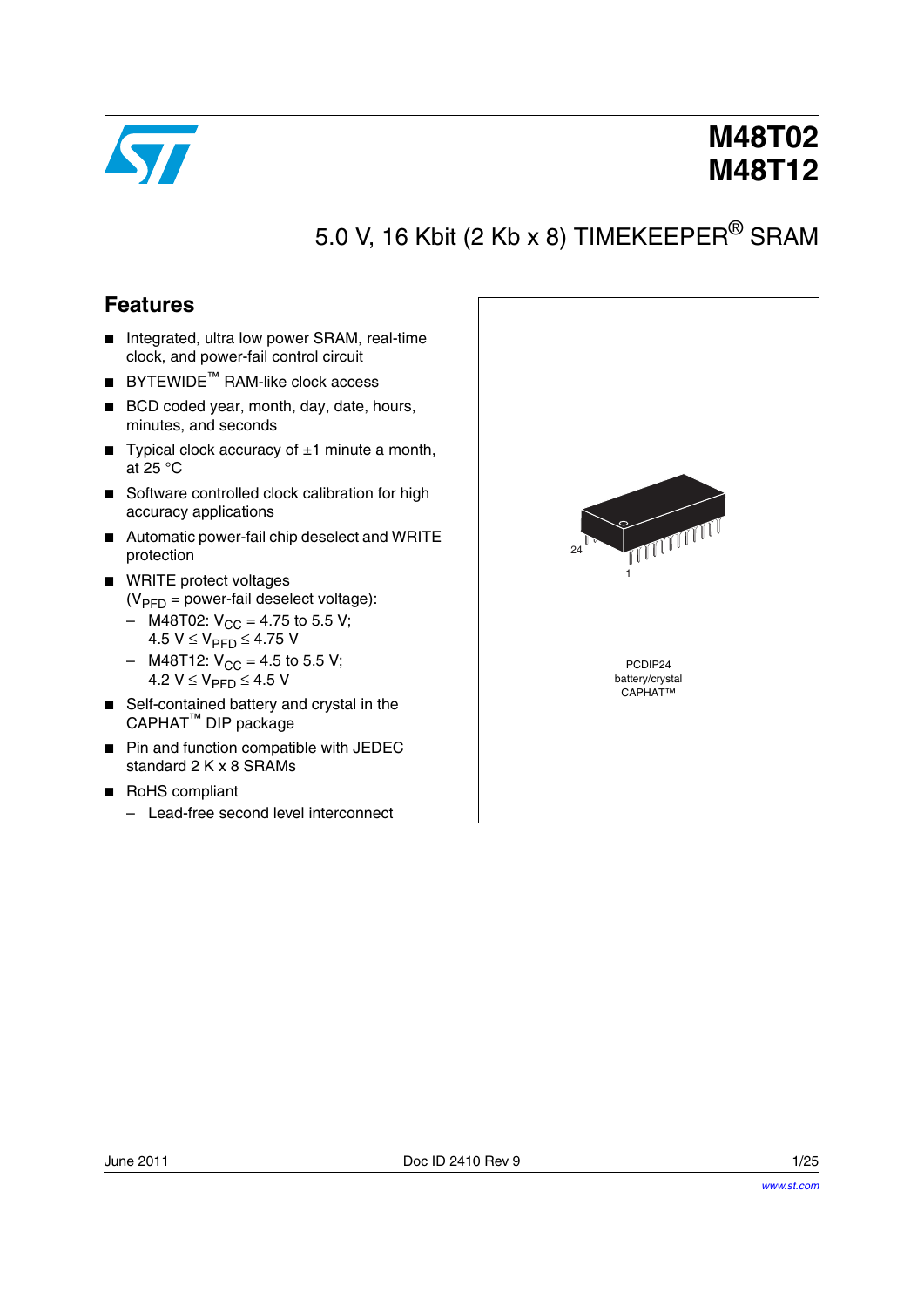# **Contents**

| 1              |     |                                                         |
|----------------|-----|---------------------------------------------------------|
| $\overline{2}$ |     |                                                         |
|                | 2.1 |                                                         |
|                | 2.2 |                                                         |
|                | 2.3 |                                                         |
| 3              |     |                                                         |
|                | 3.1 |                                                         |
|                | 3.2 |                                                         |
|                | 3.3 |                                                         |
|                | 3.4 |                                                         |
|                | 3.5 | V <sub>CC</sub> noise and negative going transients  16 |
| 4              |     |                                                         |
| 5              |     |                                                         |
| 6              |     |                                                         |
| $\overline{7}$ |     |                                                         |
| 8              |     |                                                         |
| 9              |     |                                                         |

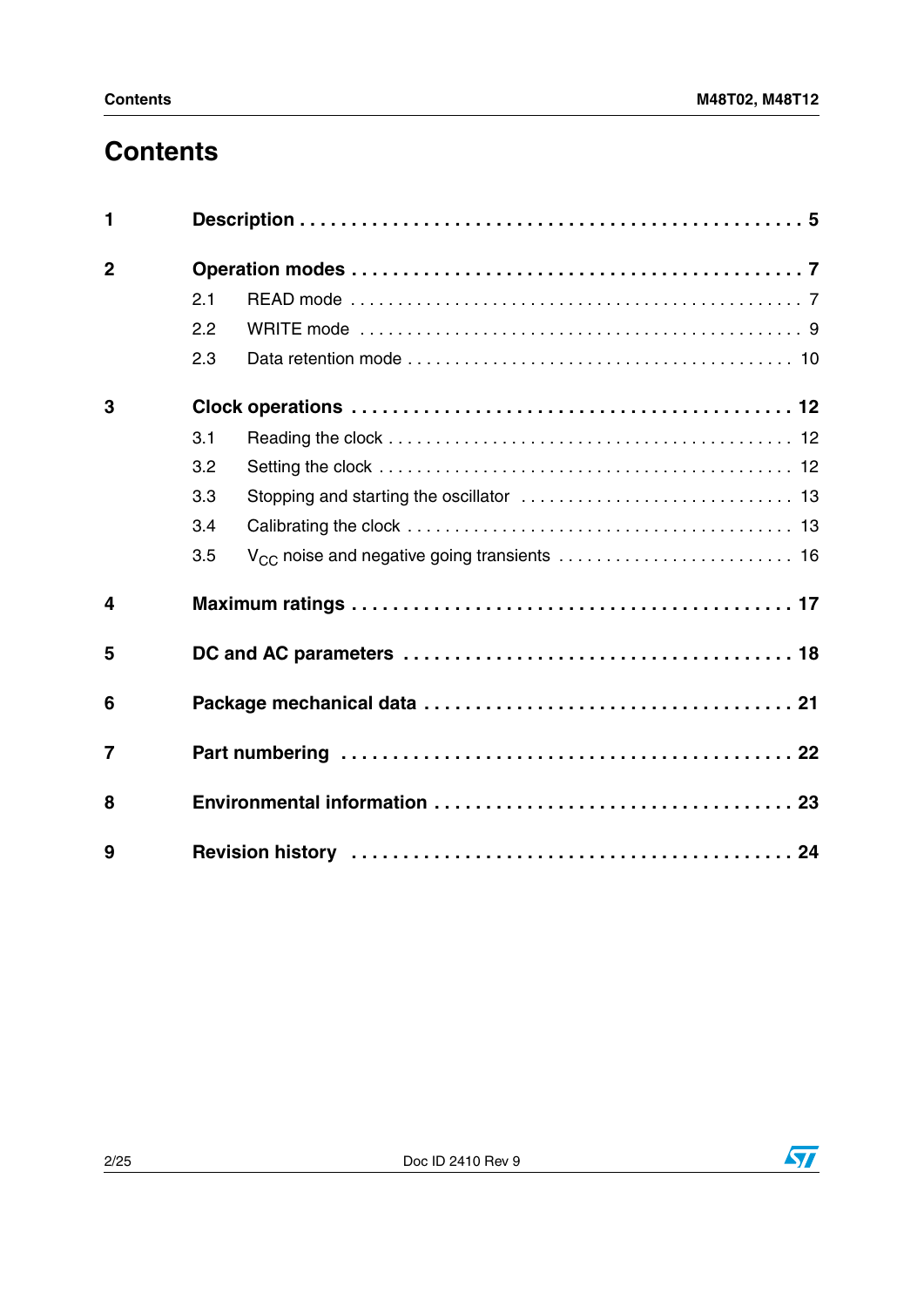# **List of tables**

| Table 1.  |                                                                                   |  |
|-----------|-----------------------------------------------------------------------------------|--|
| Table 2.  |                                                                                   |  |
| Table 3.  |                                                                                   |  |
| Table 4.  |                                                                                   |  |
| Table 5.  |                                                                                   |  |
| Table 6.  |                                                                                   |  |
| Table 7.  |                                                                                   |  |
| Table 8.  |                                                                                   |  |
| Table 9.  |                                                                                   |  |
| Table 10. |                                                                                   |  |
| Table 11. |                                                                                   |  |
| Table 12. | PCDIP24 - 24-pin plastic DIP, battery CAPHAT <sup>™</sup> , package mech. data 21 |  |
| Table 13. |                                                                                   |  |
| Table 14. |                                                                                   |  |
|           |                                                                                   |  |

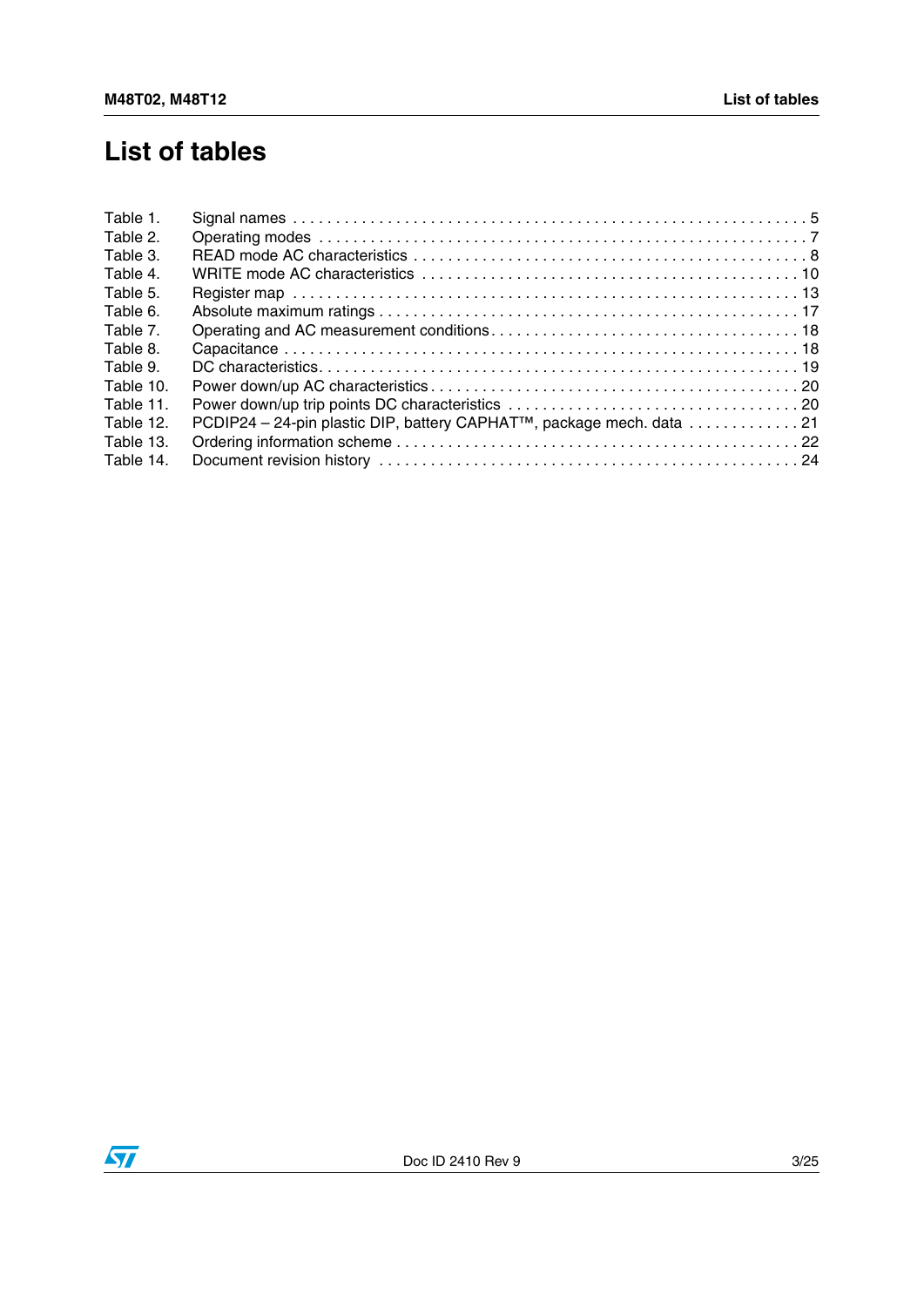# **List of figures**

| Figure 1.  |                                                                                |  |
|------------|--------------------------------------------------------------------------------|--|
| Figure 2.  |                                                                                |  |
| Figure 3.  |                                                                                |  |
| Figure 4.  |                                                                                |  |
| Figure 5.  |                                                                                |  |
| Figure 6.  |                                                                                |  |
| Figure 7.  |                                                                                |  |
| Figure 8.  |                                                                                |  |
| Figure 9.  |                                                                                |  |
| Figure 10. |                                                                                |  |
| Figure 11. |                                                                                |  |
| Figure 12. |                                                                                |  |
| Figure 13. | PCDIP24 - 24-pin plastic DIP, battery CAPHAT <sup>™</sup> , package outline 21 |  |
| Figure 14. |                                                                                |  |
|            |                                                                                |  |

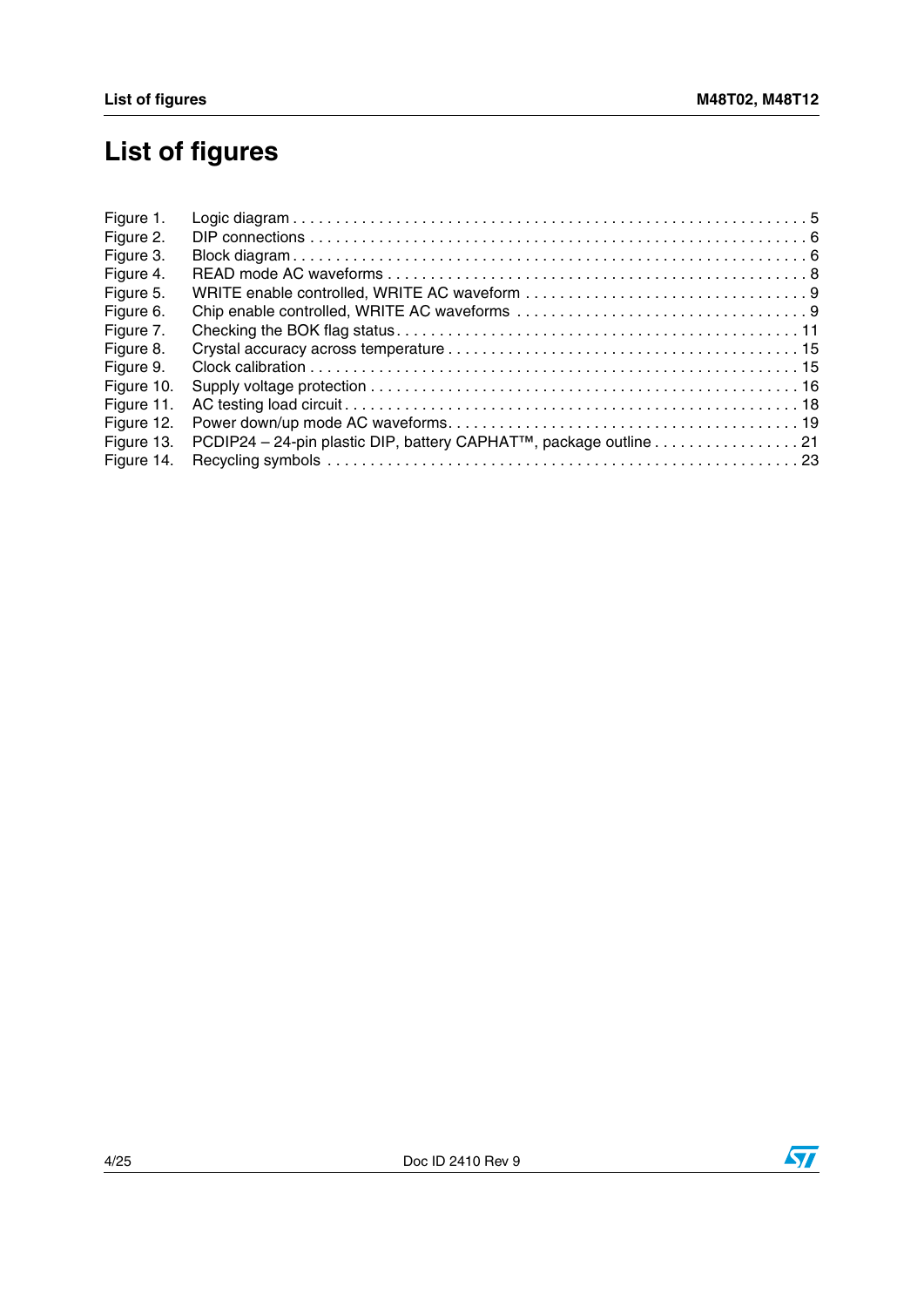## <span id="page-4-0"></span>**1 Description**

The M48T02/12 TIMEKEEPER<sup>®</sup> RAM is a 2 Kb x 8 non-volatile static RAM and real-time clock which is pin and functional compatible with the DS1642.

A special 24-pin, 600 mil DIP CAPHAT™ package houses the M48T02/12 silicon with a quartz crystal and a long life lithium button cell to form a highly integrated battery-backed memory and real-time clock solution.

The M48T02/12 button cell has sufficient capacity and storage life to maintain data and clock functionality for an accumulated time period of at least 10 years in the absence of power over the operating temperature range.

The M48T02/12 is a non-volatile pin and function equivalent to any JEDEC standard 2 Kb x 8 SRAM. It also easily fits into many ROM, EPROM, and EEPROM sockets, providing the non-volatility of PROMs without any requirement for special WRITE timing or limitations on the number of WRITEs that can be performed.



<span id="page-4-2"></span>**Figure 1. Logic diagram**

#### <span id="page-4-1"></span>**Table 1. Signal names**

| A0-A10                     | Address inputs        |
|----------------------------|-----------------------|
| DQ0-DQ7                    | Data inputs / outputs |
| Ē                          | Chip enable           |
| $\overline{G}$             | Output enable         |
| $\overline{\mathsf{w}}$    | <b>WRITE</b> enable   |
| $V_{CC}$                   | Supply voltage        |
| $\mathsf{v}_{\mathsf{ss}}$ | Ground                |

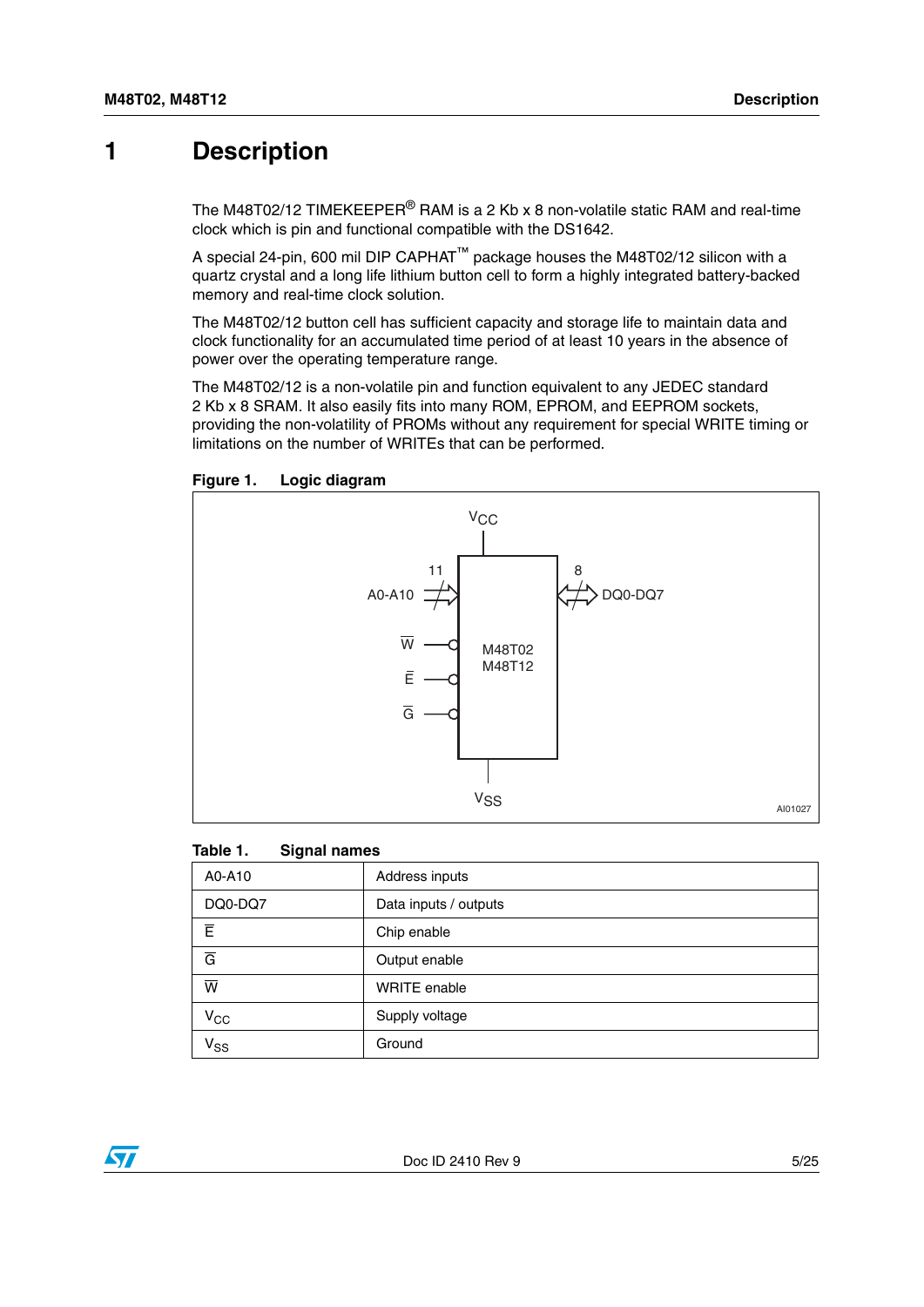<span id="page-5-0"></span>

| Figure 2. |  |  | <b>DIP</b> connections |
|-----------|--|--|------------------------|
|-----------|--|--|------------------------|

| A7<br>A6 $[$ 2<br>$A5$ $13$<br>A4 [ 4<br>$A3$ [ 5<br>A2 $[6]$<br>A1 $[]$ 7<br>$AO$ $18$<br>$DQ0$ [ 9<br>DQ1 [ 10 | M48T02<br>M48T12 | $24$ $\text{V}$ CC<br>23 D A8<br>22 D A9<br>Пw<br>21<br>$20 \overline{\mathsf{a}}$<br>19 D A 10<br>18日目<br>17 DQ7<br>16 DQ6<br>$15$ DQ5 |         |
|------------------------------------------------------------------------------------------------------------------|------------------|-----------------------------------------------------------------------------------------------------------------------------------------|---------|
| DQ2 [ 11<br>V <sub>SS</sub> [12                                                                                  |                  | 14 DQ4<br>$13$ DQ3                                                                                                                      | AI01028 |

<span id="page-5-1"></span>



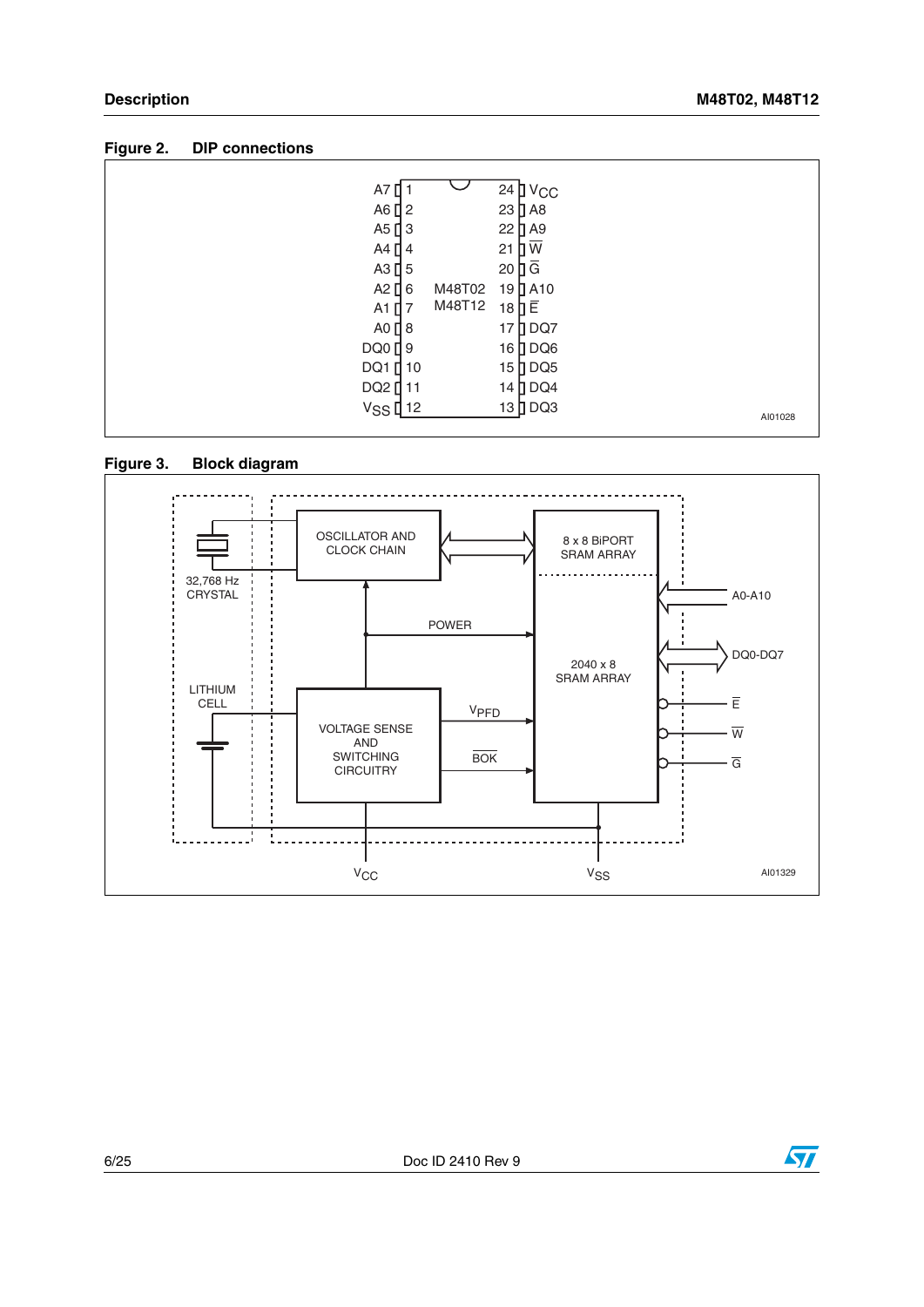## <span id="page-6-0"></span>**2 Operation modes**

As *[Figure 3 on page 6](#page-5-1)* shows, the static memory array and the quartz controlled clock oscillator of the M48T02/12 are integrated on one silicon chip. The two circuits are interconnected at the upper eight memory locations to provide user accessible BYTEWIDE™ clock information in the bytes with addresses 7F8h-7FFh. The clock locations contain the year, month, date, day, hour, minute, and second in 24-hour BCD format. Corrections for 28, 29 (leap year - valid until 2100), 30, and 31 day months are made automatically.

Byte 7F8h is the clock control register. This byte controls user access to the clock information and also stores the clock calibration setting.

The eight clock bytes are not the actual clock counters themselves; they are memory locations consisting of BiPORT™ READ/WRITE memory cells. The M48T02/12 includes a clock control circuit which updates the clock bytes with current information once per second. The information can be accessed by the user in the same manner as any other location in the static memory array.

The M48T02/12 also has its own power-fail detect circuit. The control circuitry constantly monitors the single 5 V supply for an out of tolerance condition. When  $V_{CC}$  is out of tolerance, the circuit write protects the SRAM, providing a high degree of data security in the midst of unpredictable system operation brought on by low  $V_{CC}$ . As  $V_{CC}$  falls below approximately 3 V, the control circuitry connects the battery which maintains data and clock operation until valid power returns.

| <b>Mode</b>     | $v_{\rm cc}$                                         | Ē               | $\overline{G}$  | $\overline{\mathsf{w}}$ | DQ0-DQ7          | <b>Power</b>        |
|-----------------|------------------------------------------------------|-----------------|-----------------|-------------------------|------------------|---------------------|
| <b>Deselect</b> |                                                      | V <sub>IH</sub> | X               | X                       | High Z           | Standby             |
| <b>WRITE</b>    | 4.75 to 5.5 V<br>or                                  | $V_{IL}$        | X               | $V_{IL}$                | $D_{IN}$         | Active              |
| <b>READ</b>     | 4.5 to 5.5 V                                         | V <sub>IL</sub> | $V_{IL}$        | $V_{\text{IH}}$         | $D_{\text{OUT}}$ | Active              |
| <b>READ</b>     |                                                      | $V_{IL}$        | $V_{\text{IH}}$ | $V_{\text{IH}}$         | High Z           | Active              |
| <b>Deselect</b> | $V_{SO}$ to<br>V <sub>PFD</sub> (min) <sup>(1)</sup> | x               | x               | X                       | High Z           | CMOS standby        |
| <b>Deselect</b> | $\leq$ $V_{SO}^{(1)}$                                | x               | x               | x                       | High Z           | Battery backup mode |

<span id="page-6-2"></span>**Table 2. Operating modes**

1. See *[Table 11 on page 20](#page-19-1)* for details.

*Note:*  $X = V_{\text{IH}}$  or  $V_{\text{II}}$ ;  $V_{SO}$  = Battery backup switchover voltage.

### <span id="page-6-1"></span>**2.1 READ mode**

The M48T02/12 is in the READ mode whenever  $\overline{W}$  (WRITE enable) is high and  $\overline{E}$  (chip enable) is low. The device architecture allows ripple-through access of data from eight of 16,384 locations in the static storage array. Thus, the unique address specified by the 11 Address Inputs defines which one of the 2,048 bytes of data is to be accessed. Valid data will be available at the data I/O pins within address access time  $(t_{AVOV})$  after the last address input signal is stable, providing that the  $\overline{E}$  and  $\overline{G}$  access times are also satisfied. If the  $\overline{E}$  and  $\overline{G}$  access times are not met, valid data will be available after the latter of the chip enable access time ( $t_{FLOV}$ ) or output enable access time ( $t_{GIOV}$ ).

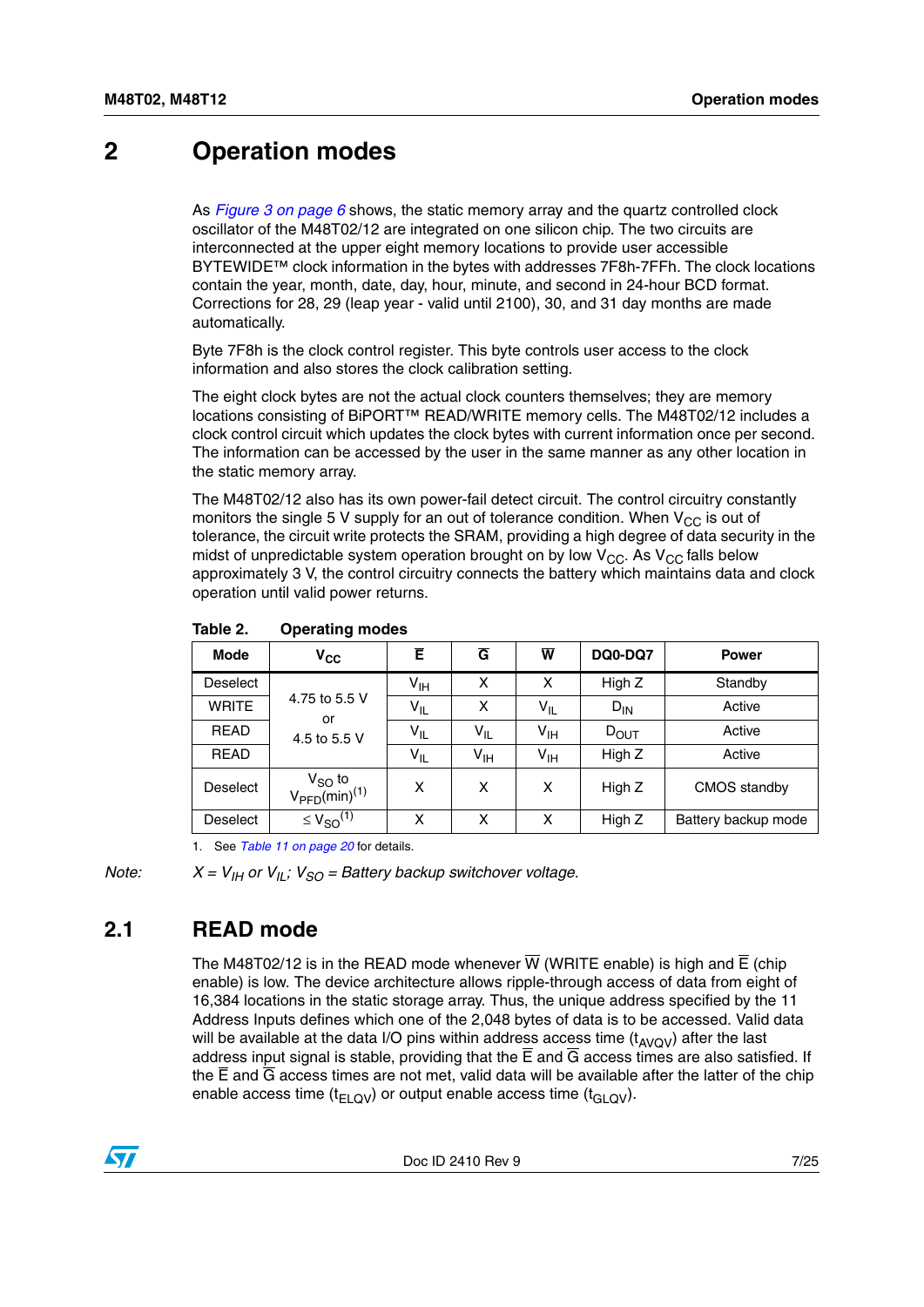The state of the eight three-state data I/O signals is controlled by  $\overline{E}$  and  $\overline{G}$ . If the outputs are activated before  $t_{AVOW}$ , the data lines will be driven to an indeterminate state until  $t_{AVOW}$ . If the address inputs are changed while  $\overline{E}$  and  $\overline{G}$  remain active, output data will remain valid for output data hold time  $(t_{AXOX})$  but will go indeterminate until the next address access.



<span id="page-7-1"></span>**Figure 4. READ mode AC waveforms**

*Note: WRITE enable (W) = High.*

<span id="page-7-0"></span>

| Table 3. | <b>READ mode AC characteristics</b> |  |
|----------|-------------------------------------|--|
|          |                                     |  |

| <b>Symbol</b>     | Parameter <sup>(1)</sup>                | $-70$ |     | $-150$ |     | $-200$ |     | <b>Unit</b> |
|-------------------|-----------------------------------------|-------|-----|--------|-----|--------|-----|-------------|
|                   |                                         | Min   | Max | Min    | Max | Min    | Max |             |
| t <sub>AVAV</sub> | READ cycle time                         | 70    |     | 150    |     | 200    |     | ns          |
| t <sub>AVQV</sub> | Address valid to output valid           |       | 70  |        | 150 |        | 200 | ns          |
| $t_{ELOV}$        | Chip enable low to output valid         |       | 70  |        | 150 |        | 200 | ns          |
| t <sub>GLQV</sub> | Output enable low to output valid       |       | 35  |        | 75  |        | 80  | ns          |
| $t_{ELOX}$        | Chip enable low to output transition    | 5     |     | 10     |     | 10     |     | ns          |
| t <sub>GLQX</sub> | Output enable low to output transition  | 5     |     | 5      |     | 5      |     | ns          |
| <sup>t</sup> EHOZ | Chip enable high to output Hi-Z         |       | 25  |        | 35  |        | 40  | ns          |
| <sup>t</sup> GHQZ | Output enable high to output Hi-Z       |       | 25  |        | 35  |        | 40  | ns          |
| $t_{AXQX}$        | Address transition to output transition | 10    |     | 5      |     | 5      |     | ns          |

1. Valid for ambient operating temperature:  $T_A = 0$  to 70 °C; V<sub>CC</sub> = 4.75 to 5.5 V or 4.5 to 5.5 V (except where noted).

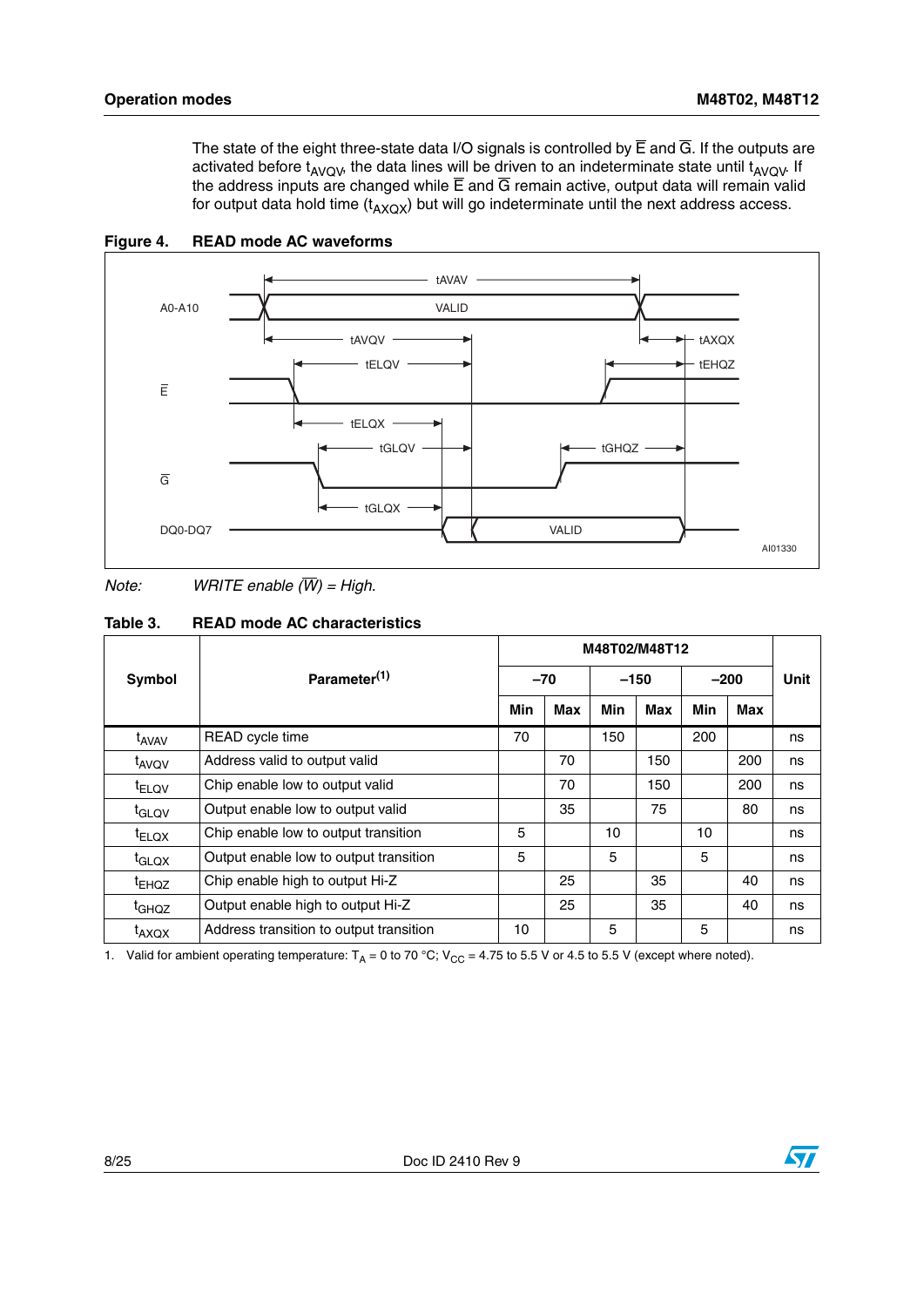### <span id="page-8-0"></span>**2.2 WRITE mode**

The M48T02/12 is in the WRITE mode whenever  $\overline{W}$  and  $\overline{E}$  are active. The start of a WRITE is referenced from the latter occurring falling edge of  $\overline{W}$  or  $\overline{E}$ . A WRITE is terminated by the earlier rising edge of  $\overline{W}$  or  $\overline{E}$ . The addresses must be held valid throughout the cycle.  $\overline{E}$  or  $\overline{W}$ must return high for a minimum of  $t_{EHAX}$  from chip enable or  $t_{WHAX}$  from WRITE enable prior to the initiation of another READ or WRITE cycle. Data-in must be valid  $t_{\text{DVWH}}$  prior to the end of WRITE and remain valid for  $t_{WHDX}$  afterward.  $\overline{G}$  should be kept high during WRITE cycles to avoid bus contention; although, if the output bus has been activated by a low on  $\overline{E}$ and  $\overline{G}$ , a low on  $\overline{W}$  will disable the outputs t<sub>WLQZ</sub> after  $\overline{W}$  falls.



<span id="page-8-1"></span>**Figure 5. WRITE enable controlled, WRITE AC waveform**

<span id="page-8-2"></span>



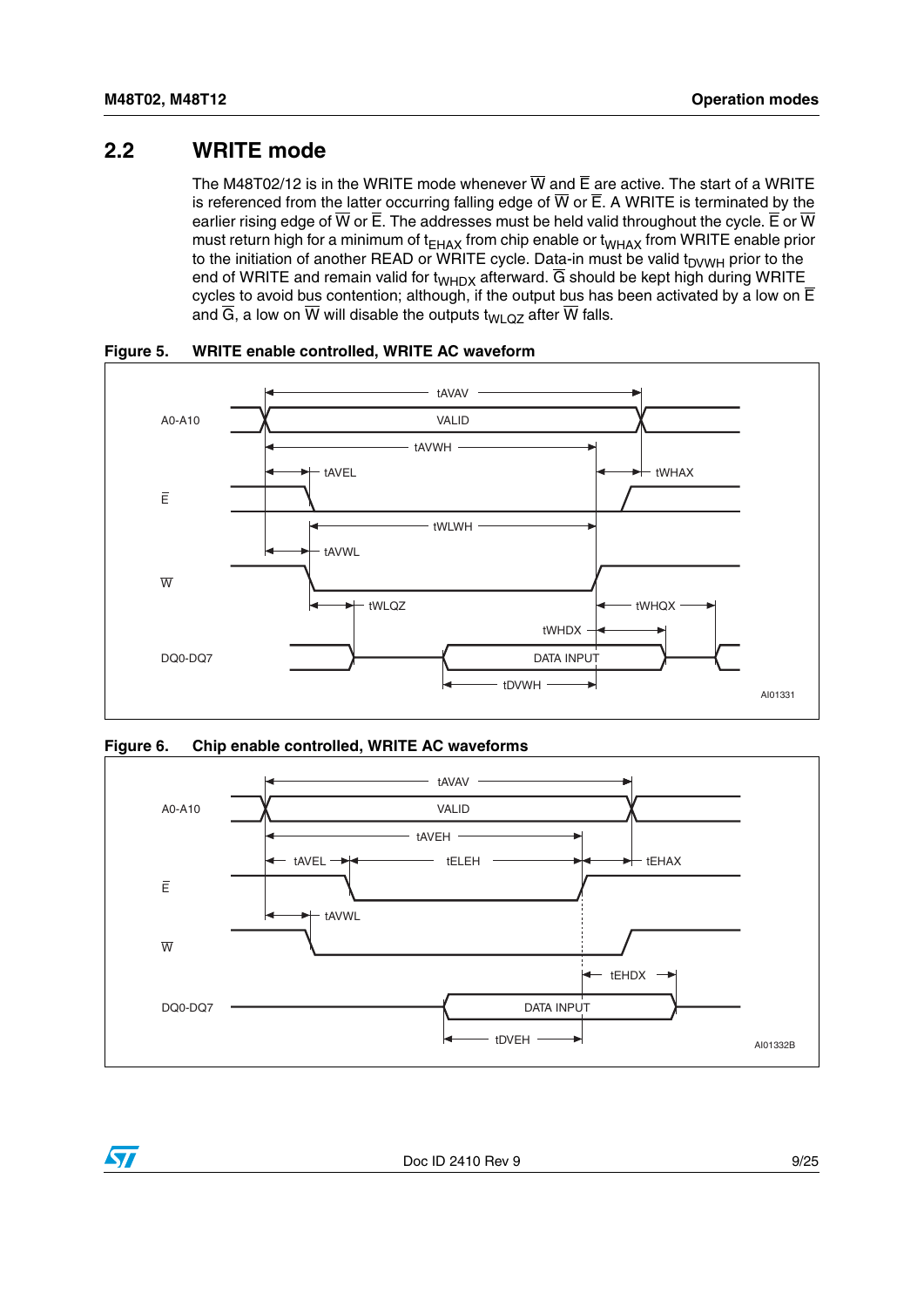| Symbol                       | Parameter <sup>(1)</sup>                | $-70$ |     | $-150$   |     | $-200$     |     | <b>Unit</b> |
|------------------------------|-----------------------------------------|-------|-----|----------|-----|------------|-----|-------------|
|                              |                                         | Min   | Max | Min      | Max | <b>Min</b> | Max |             |
| t <sub>AVAV</sub>            | WRITE cycle time                        | 70    |     | 150      |     | 200        |     | ns          |
| t <sub>AVWL</sub>            | Address valid to WRITE enable low       | 0     |     | $\Omega$ |     | 0          |     | ns          |
| t <sub>AVEL</sub>            | Address valid to chip enable low        | 0     |     | $\Omega$ |     | $\Omega$   |     | ns          |
| t <sub>WLWH</sub>            | WRITE enable pulse width                | 50    |     | 90       |     | 120        |     | ns          |
| <sup>t</sup> ELEH            | Chip enable low to chip enable high     | 55    |     | 90       |     | 120        |     | ns          |
| <sup>t</sup> whax            | WRITE enable high to address transition | 0     |     | 10       |     | 10         |     | ns          |
| <sup>t</sup> EHAX            | Chip enable high to address transition  | 0     |     | 10       |     | 10         |     | ns          |
| <sup>t</sup> <sub>DVWH</sub> | Input valid to WRITE enable high        | 30    |     | 40       |     | 60         |     | ns          |
| t <sub>DVEH</sub>            | Input valid to chip enable high         | 30    |     | 40       |     | 60         |     | ns          |
| t <sub>WHDX</sub>            | WRITE enable high to input transition   | 5     |     | 5        |     | 5          |     | ns          |
| $t_{EHDX}$                   | Chip enable high to input transition    | 5     |     | 5        |     | 5          |     | ns          |
| t <sub>WLQZ</sub>            | WRITE enable low to output Hi-Z         |       | 25  |          | 50  |            | 60  | ns          |
| t <sub>AVWH</sub>            | Address valid to WRITE enable high      | 60    |     | 120      |     | 140        |     | ns          |
| t <sub>AVEH</sub>            | Address valid to chip enable high       | 60    |     | 120      |     | 140        |     | ns          |
| t <sub>WHQX</sub>            | WRITE enable high to output transition  | 5     |     | 10       |     | 10         |     | ns          |

<span id="page-9-1"></span>**Table 4. WRITE mode AC characteristics**

1. Valid for ambient operating temperature:  $T_A = 0$  to 70 °C; V<sub>CC</sub> = 4.75 to 5.5 V or 4.5 to 5.5 V (except where noted).

## <span id="page-9-0"></span>**2.3 Data retention mode**

With valid V<sub>CC</sub> applied, the M48T02/12 operates as a conventional BYTEWIDE<sup>TM</sup> static RAM. Should the supply voltage decay, the RAM will automatically power-fail deselect, write protecting itself when  $V_{CC}$  falls within the  $V_{PFD}$  (max),  $V_{PFD}$  (min) window. All outputs become high impedance, and all inputs are treated as "don't care."

*Note: A power failure during a WRITE cycle may corrupt data at the currently addressed location, but does not jeopardize the rest of the RAM's content. At voltages below V<sub>PFD</sub> (min), the* user can be assured the memory will be in a write protected state, provided the V<sub>CC</sub> fall time *is not less than t<sub>F</sub> The M48T02/12 may respond to transient noise spikes on V<sub>CC</sub> that reach into the deselect window during the time the device is sampling V<sub>CC</sub>. Therefore, decoupling of the power supply lines is recommended.*

> The power switching circuit connects external  $V_{CC}$  to the RAM and disconnects the battery when  $V_{CC}$  rises above  $V_{SO}$ . As  $V_{CC}$  rises, the battery voltage is checked. If the voltage is too low, an internal battery not oK (BOK) flag will be set. The BOK flag can be checked after power up. If the BOK flag is set, the first WRITE attempted will be blocked. The flag is automatically cleared after the first WRITE, and normal RAM operation resumes. *[Figure 7](#page-10-0)  [on page 11](#page-10-0)* illustrates how a BOK check routine could be structured.

For more information on a battery storage life refer to the application note AN1012.

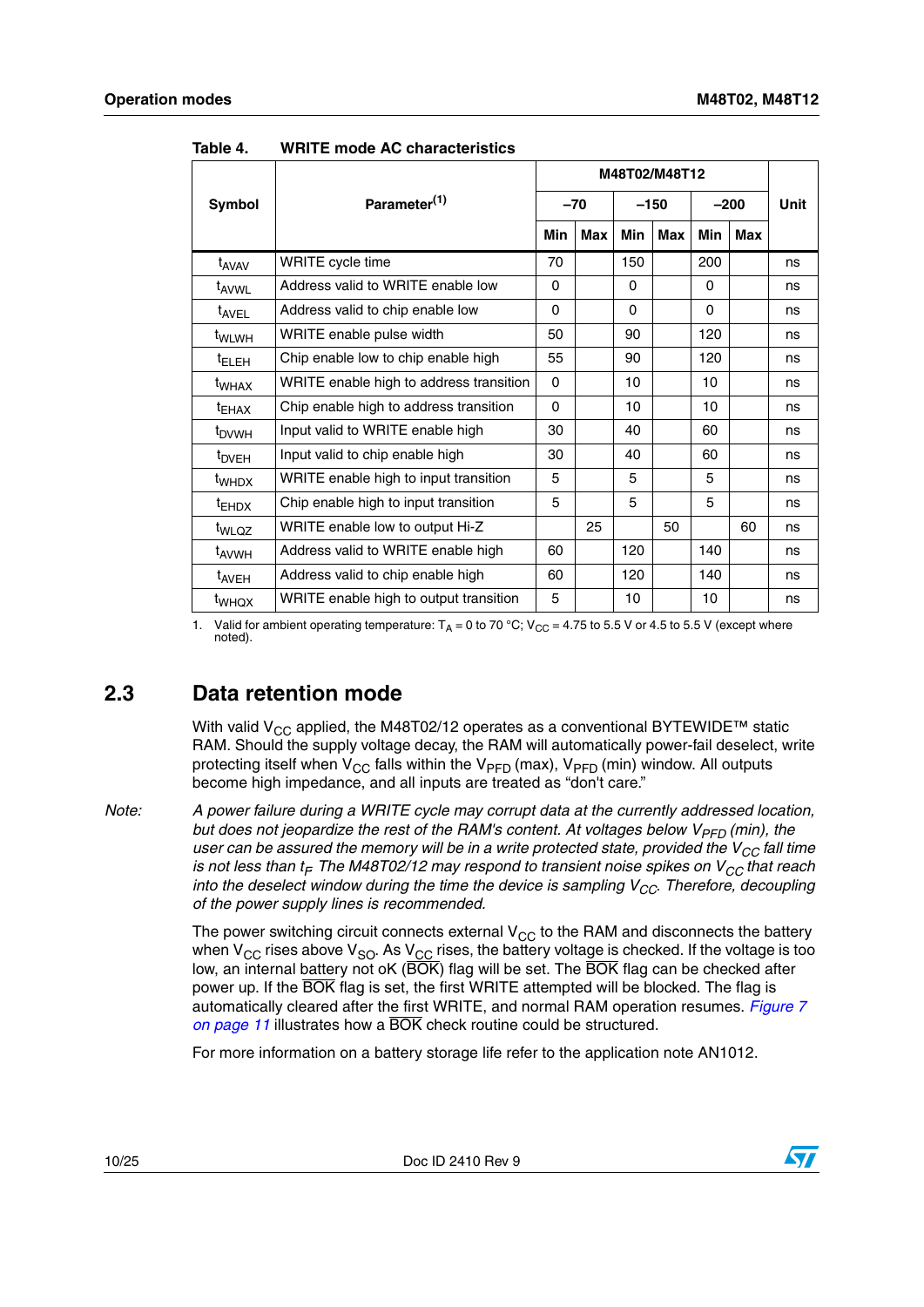

<span id="page-10-0"></span>**Figure 7. Checking the BOK flag status**

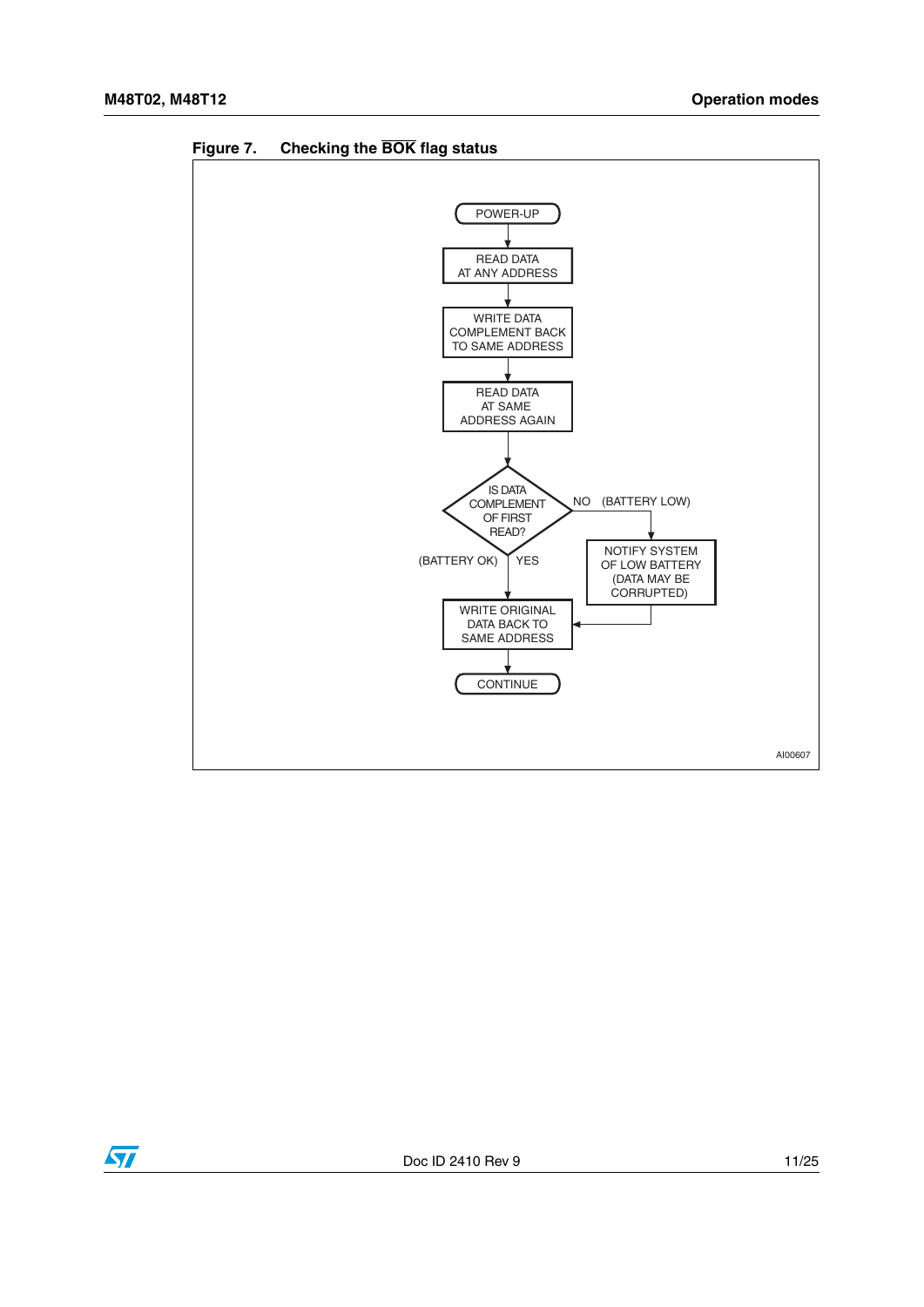# <span id="page-11-0"></span>**3 Clock operations**

### <span id="page-11-1"></span>**3.1 Reading the clock**

Updates to the TIMEKEEPER® registers should be halted before clock data is read to prevent reading data in transition. The BiPORT™ TIMEKEEPER cells in the RAM array are only data registers and not the actual clock counters, so updating the registers can be halted without disturbing the clock itself.

Updating is halted when a '1' is written to the READ bit, the seventh bit in the control register. As long as a '1' remains in that position, updating is halted. After a halt is issued, the registers reflect the count; that is, the day, date, and the time that were current at the moment the halt command was issued.

All of the TIMEKEEPER registers are updated simultaneously. A halt will not interrupt an update in progress. Updating is within a second after the bit is reset to a '0.'

## <span id="page-11-2"></span>**3.2 Setting the clock**

The eighth bit of the control register is the WRITE bit. Setting the WRITE bit to a '1,' like the READ bit, halts updates to the TIMEKEEPER registers. The user can then load them with the correct day, date, and time data in 24-hour BCD format (on *[Table 5 on page 13](#page-12-2)*). Resetting the WRITE bit to a '0' then transfers the values of all time registers (7F9-7FF) to the actual TIMEKEEPER counters and allows normal operation to resume. The FT bit and the bits marked as '0' in *[Table 5 on page 13](#page-12-2)* must be written to '0' to allow for normal TIMEKEEPER and RAM operation.

See the application note AN923, "TIMEKEEPER<sup>®</sup> rolling into the 21<sup>st</sup> century" for information on century rollover.

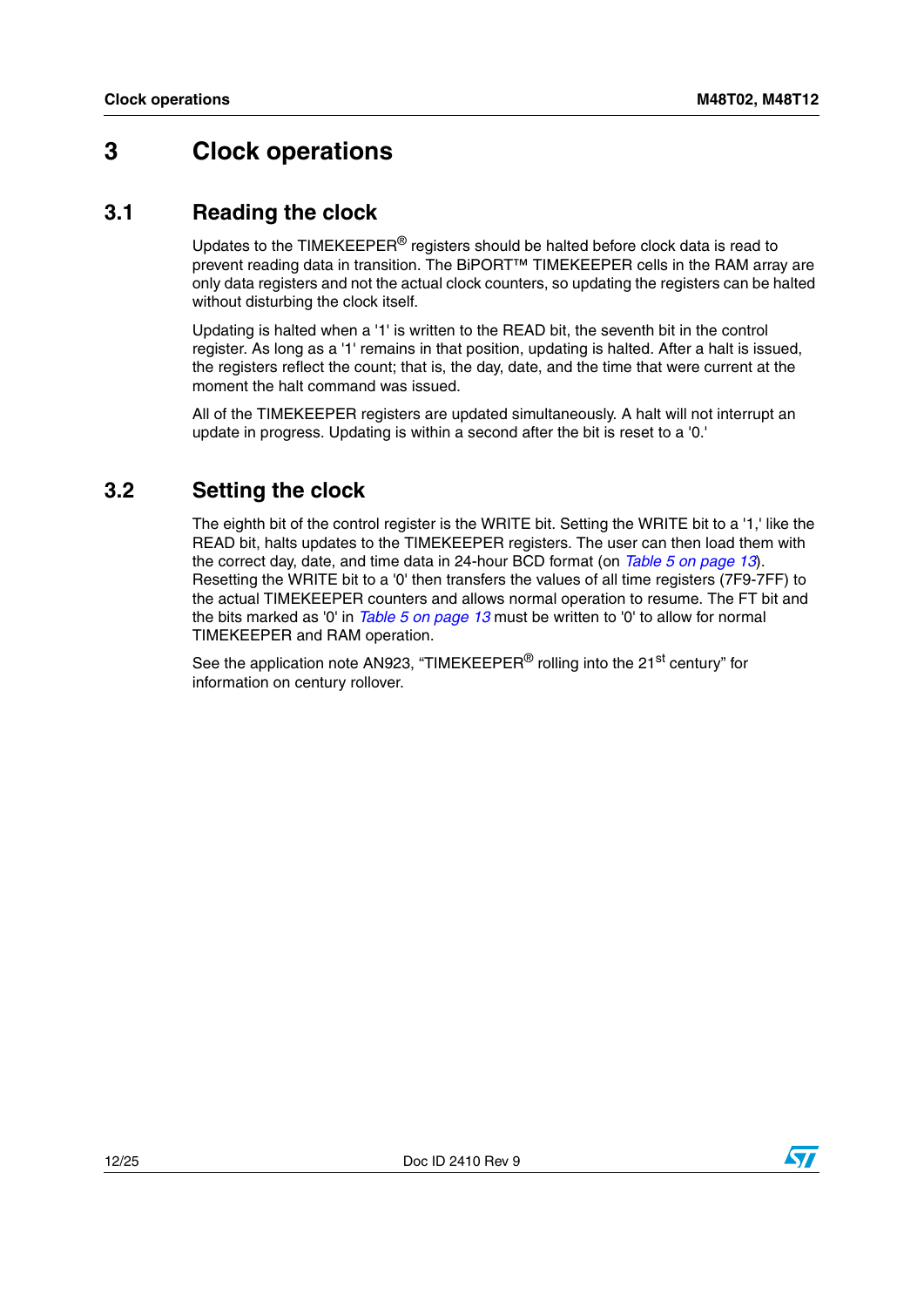| <b>Address</b> |           |           |                | <b>Function/range</b> |                |                |       |                |                   |           |  |
|----------------|-----------|-----------|----------------|-----------------------|----------------|----------------|-------|----------------|-------------------|-----------|--|
|                | D7        | D6        | D <sub>5</sub> | D4                    | D <sub>3</sub> | D <sub>2</sub> | D1    | D <sub>0</sub> | <b>BCD</b> format |           |  |
| 7FF            |           |           | 10 years       |                       | Year           |                |       |                | Year              | 00-99     |  |
| 7FE            | $\Omega$  | 0         | 0              | 10 M                  |                |                | Month |                | Month             | $01 - 12$ |  |
| 7FD            | $\Omega$  | 0         |                | 10 date               | Date           |                |       |                | Date              | $01 - 31$ |  |
| 7FC            | $\Omega$  | <b>FT</b> | $\mathbf 0$    | $\mathbf 0$           | $\Omega$       |                | Day   |                | Day               | $01 - 07$ |  |
| 7FB            | $\Omega$  | 0         | 10 hours       |                       |                | Hours          |       |                | Hours             | $00 - 23$ |  |
| 7FA            | $\Omega$  |           | 10 minutes     | <b>Minutes</b>        |                |                |       |                | <b>Minutes</b>    | 00-59     |  |
| 7F9            | <b>ST</b> |           | 10 seconds     |                       | Seconds        |                |       |                | Seconds           | 00-59     |  |
| 7F8            | w         | R         | S              |                       | Calibration    |                |       |                | Control           |           |  |

<span id="page-12-2"></span>**Table 5. Register map**

Keys:

 $S = S$ IGN bit

FT = FREQUENCY TEST bit (set to '0' for normal clock operation)

 $R = READ$  bit

 $W = WRITF$  bit

ST = STOP bit

 $0 =$  Must be set to '0'

### <span id="page-12-0"></span>**3.3 Stopping and starting the oscillator**

The oscillator may be stopped at any time. If the device is going to spend a significant amount of time on the shelf, the oscillator can be turned off to minimize current drain on the battery. The STOP bit is the MSB of the seconds register. Setting it to a '1' stops the oscillator. The M48T02/12 is shipped from STMicroelectronics with the STOP bit set to a '1.' When reset to a '0,' the M48T02/12 oscillator starts within one second.

### <span id="page-12-1"></span>**3.4 Calibrating the clock**

The M48T02/12 is driven by a quartz-controlled oscillator with a nominal frequency of 32,768 Hz. A typical M48T02/12 is accurate within 1 minute per month at 25°C without calibration. The devices are tested not to exceed  $\pm$  35 ppm (parts per million) oscillator frequency error at  $25^{\circ}$ C, which equates to about  $\pm 1.53$  minutes per month.

The oscillation rate of any crystal changes with temperature. *[Figure 8 on page 15](#page-14-0)* shows the frequency error that can be expected at various temperatures. Most clock chips compensate for crystal frequency and temperature shift error with cumbersome "trim" capacitors. The M48T02/12 design, however, employs periodic counter correction. The calibration circuit adds or subtracts counts from the oscillator divider circuit at the divide by 256 stage, as shown in *[Figure 9 on page 15](#page-14-1)*. The number of times pulses are blanked (subtracted, negative calibration) or split (added, positive calibration) depends upon the value loaded into the five-bit calibration byte found in the control register. Adding counts speeds the clock up, subtracting counts slows the clock down.

The calibration byte occupies the five lower order bits in the control register. This byte can be set to represent any value between 0 and 31 in binary form. The sixth bit is the sign bit;

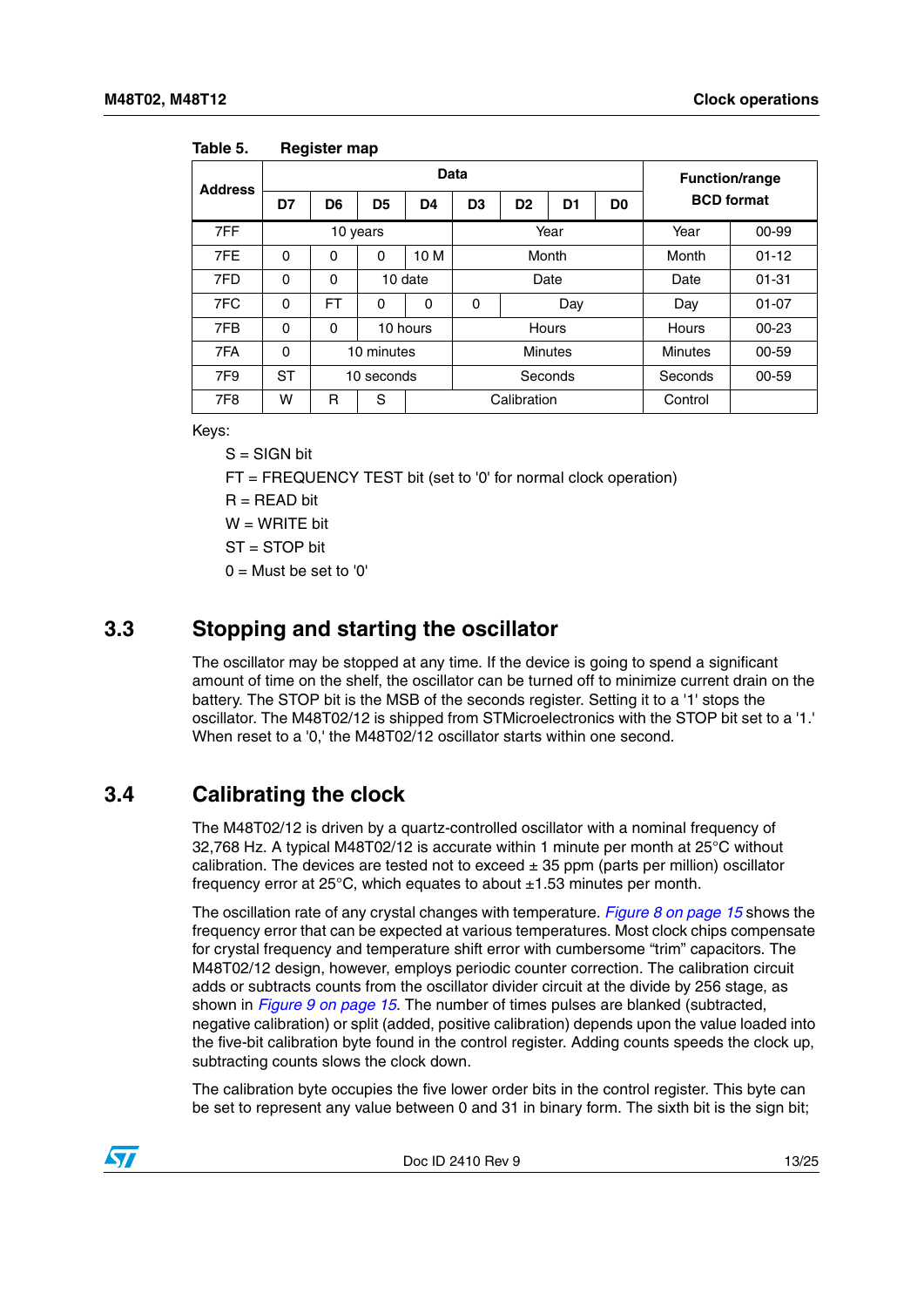'1' indicates positive calibration, '0' indicates negative calibration. Calibration occurs within a 64 minute cycle. The first 62 minutes in the cycle may, once per minute, have one second either shortened by 128 or lengthened by 256 oscillator cycles. If a binary '1' is loaded into the register, only the first 2 minutes in the 64 minute cycle will be modified; if a binary 6 is loaded, the first 12 will be affected, and so on.

Therefore, each calibration step has the effect of adding 512 or subtracting 256 oscillator cycles for every 125,829,120 actual oscillator cycles; that is +4.068 or –2.034 ppm of adjustment per calibration step in the calibration register. Assuming that the oscillator is in fact running at exactly 32,768 Hz, each of the 31 increments in the calibration byte would represent +10.7 or –5.35 seconds per month which corresponds to a total range of +5.5 or –2.75 minutes per month.

Two methods are available for ascertaining how much calibration a given M48T02/12 may require. The first involves simply setting the clock, letting it run for a month and comparing it to a known accurate reference (like WWV broadcasts). While that may seem crude, it allows the designer to give the end user the ability to calibrate his clock as his environment may require, even after the final product is packaged in a non-user serviceable enclosure. All the designer has to do is provide a simple utility that accesses the calibration byte.

The second approach is better suited to a manufacturing environment, and involves the use of some test equipment. When the Frequency Test (FT) bit, the seventh-most significant bit in the day register, is set to a '1,' and the oscillator is running at 32,768 Hz, the LSB (DQ0) of the seconds register will toggle at 512 Hz. Any deviation from 512 Hz indicates the degree and direction of oscillator frequency shift at the test temperature. For example, a reading of 512.01024 Hz would indicate a +20 ppm oscillator frequency error, requiring –10 (WR001010) to be loaded into the calibration byte for correction.

*Note: Setting or changing the calibration byte does not affect the frequency test output frequency. The device must be selected and addresses must be stable at address 7F9 when reading the 512 Hz on DQ0.*

> The FT bit must be set using the same method used to set the clock: using the WRITE bit. The LSB of the seconds register is monitored by holding the M48T02/12 in an extended READ of the seconds register, but without having the READ bit set. The FT bit MUST be reset to '0' for normal clock operations to resume.

*Note: It is not necessary to set the WRITE bit when setting or resetting the frequency test bit (FT) or the stop bit (ST).*

> For more information on calibration, see the application note AN924, "TIMEKEEPER $^{\circledR}$ calibration."



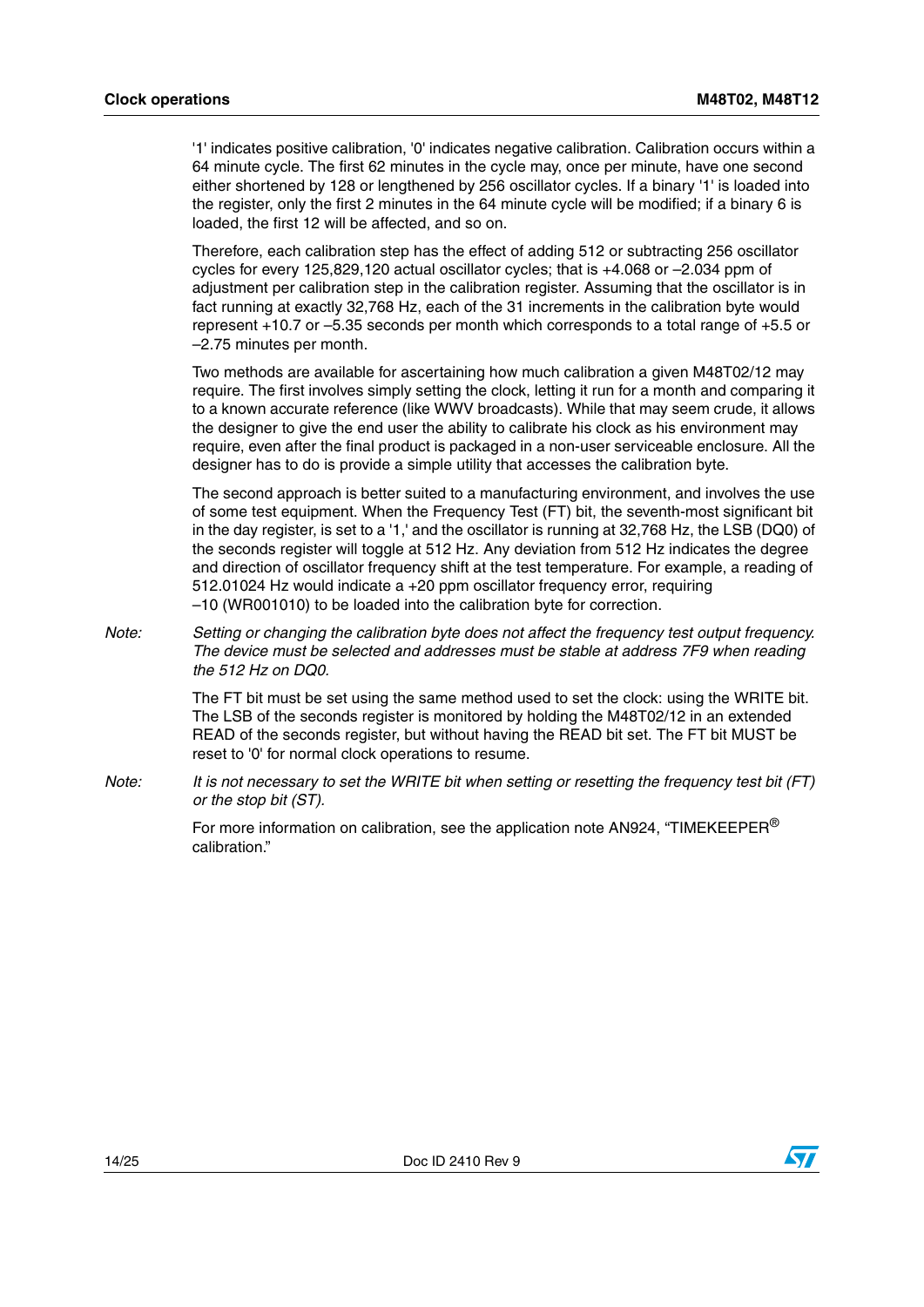

#### <span id="page-14-0"></span>**Figure 8. Crystal accuracy across temperature**

#### <span id="page-14-1"></span>**Figure 9. Clock calibration**



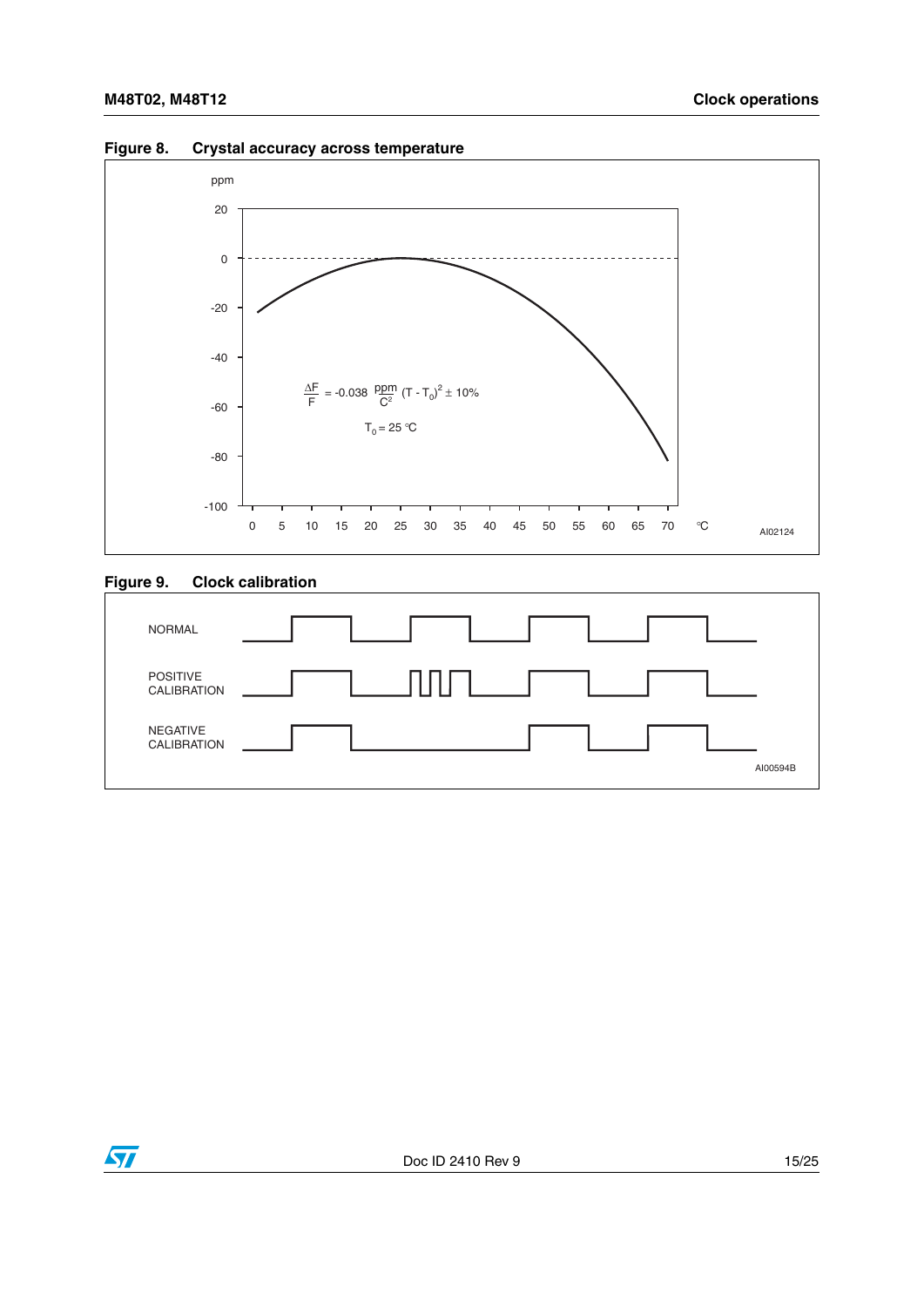## <span id="page-15-0"></span>**3.5** V<sub>CC</sub> noise and negative going transients

 $I_{CC}$  transients, including those produced by output switching, can produce voltage fluctuations, resulting in spikes on the  $V_{CC}$  bus. These transients can be reduced if capacitors are used to store energy which stabilizes the  $V_{CC}$  bus. The energy stored in the bypass capacitors will be released as low going spikes are generated or energy will be absorbed when overshoots occur. A ceramic bypass capacitor value of 0.1 µF (as shown in *[Figure 10 on page 16](#page-15-1)*) is recommended in order to provide the needed filtering.

In addition to transients that are caused by normal SRAM operation, power cycling can generate negative voltage spikes on  $V_{CC}$  that drive it to values below  $V_{SS}$  by as much as one volt. These negative spikes can cause data corruption in the SRAM while in battery backup mode. To protect from these voltage spikes, it is recommended to connect a Schottky diode from  $V_{CC}$  to  $V_{SS}$  (cathode connected to  $V_{CC}$ , anode to  $V_{SS}$ ). Schottky diode 1N5817 is recommended for through hole and MBRS120T3 is recommended for surface mount.

<span id="page-15-1"></span>



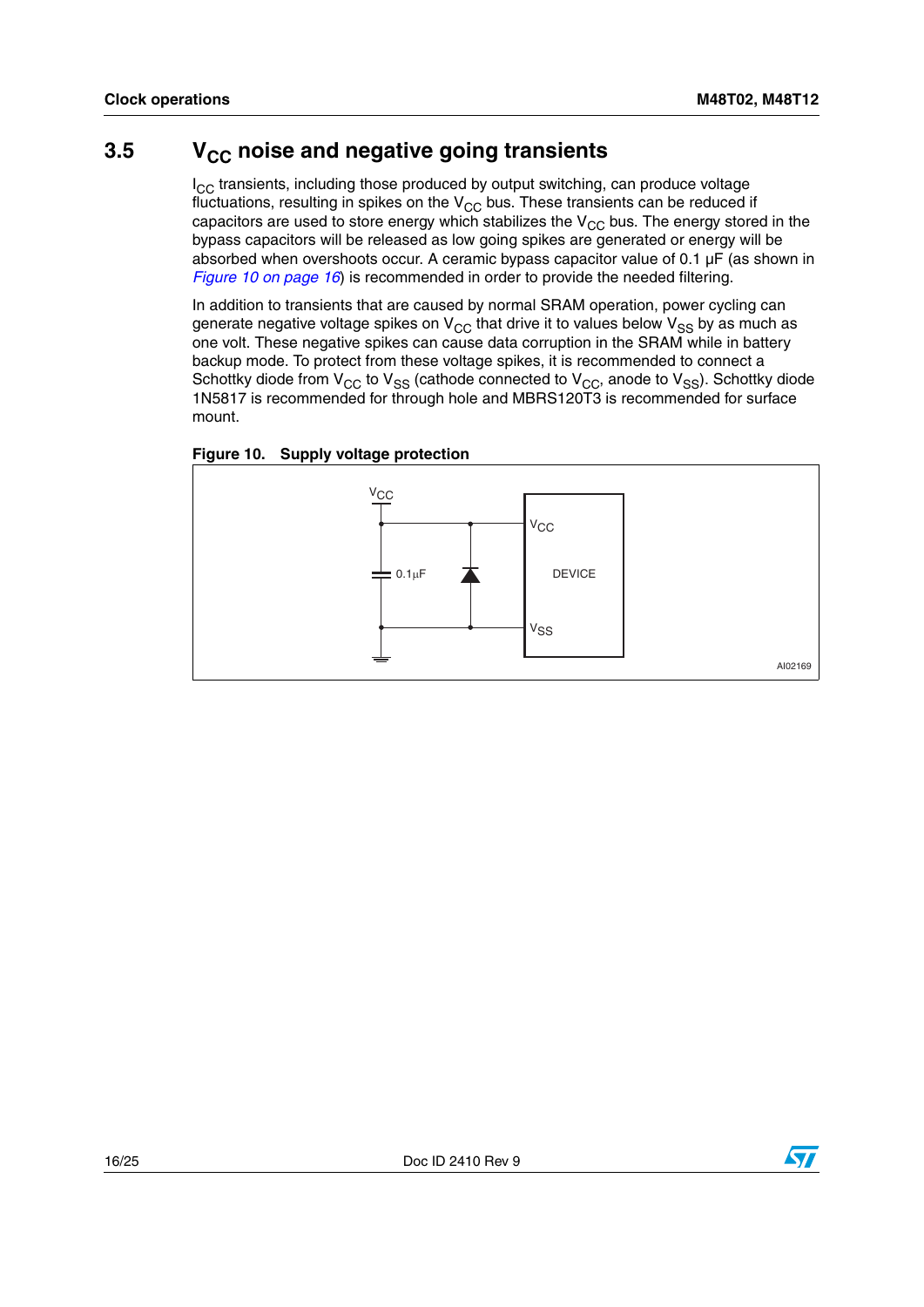# <span id="page-16-0"></span>**4 Maximum ratings**

Stressing the device above the rating listed in the absolute maximum ratings table may cause permanent damage to the device. These are stress ratings only and operation of the device at these or any other conditions above those indicated in the operating sections of this specification is not implied. Exposure to absolute maximum rating conditions for extended periods may affect device reliability.

| Symbol                    | <b>Parameter</b>                                    | Value         | Unit |
|---------------------------|-----------------------------------------------------|---------------|------|
| $T_A$                     | Ambient operating temperature                       | 0 to 70       | °C   |
| $\mathsf{T}_{\text{STG}}$ | Storage temperature ( $V_{CC}$ off, oscillator off) | $-40$ to 85   | °C   |
| $T_{SLD}^{(1)(2)}$        | Lead solder temperature for 10 seconds              | 260           | °C   |
| $V_{1O}$                  | Input or output voltages                            | $-0.3$ to $7$ | ν    |
| $\rm v_{\rm cc}$          | Supply voltage                                      | $-0.3$ to $7$ |      |
| הו                        | Output current                                      | 20            | mA   |
| $P_D$                     | Power dissipation                                   |               | W    |

<span id="page-16-1"></span>

| Table 6. | Absolute maximum ratings |  |  |
|----------|--------------------------|--|--|
|----------|--------------------------|--|--|

<span id="page-16-2"></span>1. Soldering temperature of the IC leads is to not exceed 260 °C for 10 seconds. Furthermore, the devices shall not be exposed to IR reflow nor preheat cycles (as performed as part of wave soldering). ST recommends the dev

2. For DIP packaged devices, ultrasonic vibrations should not be used for post-solder cleaning to avoid damaging the crystal.

*Caution: Negative undershoots below –0.3 V are not allowed on any pin while in the battery backup mode.*

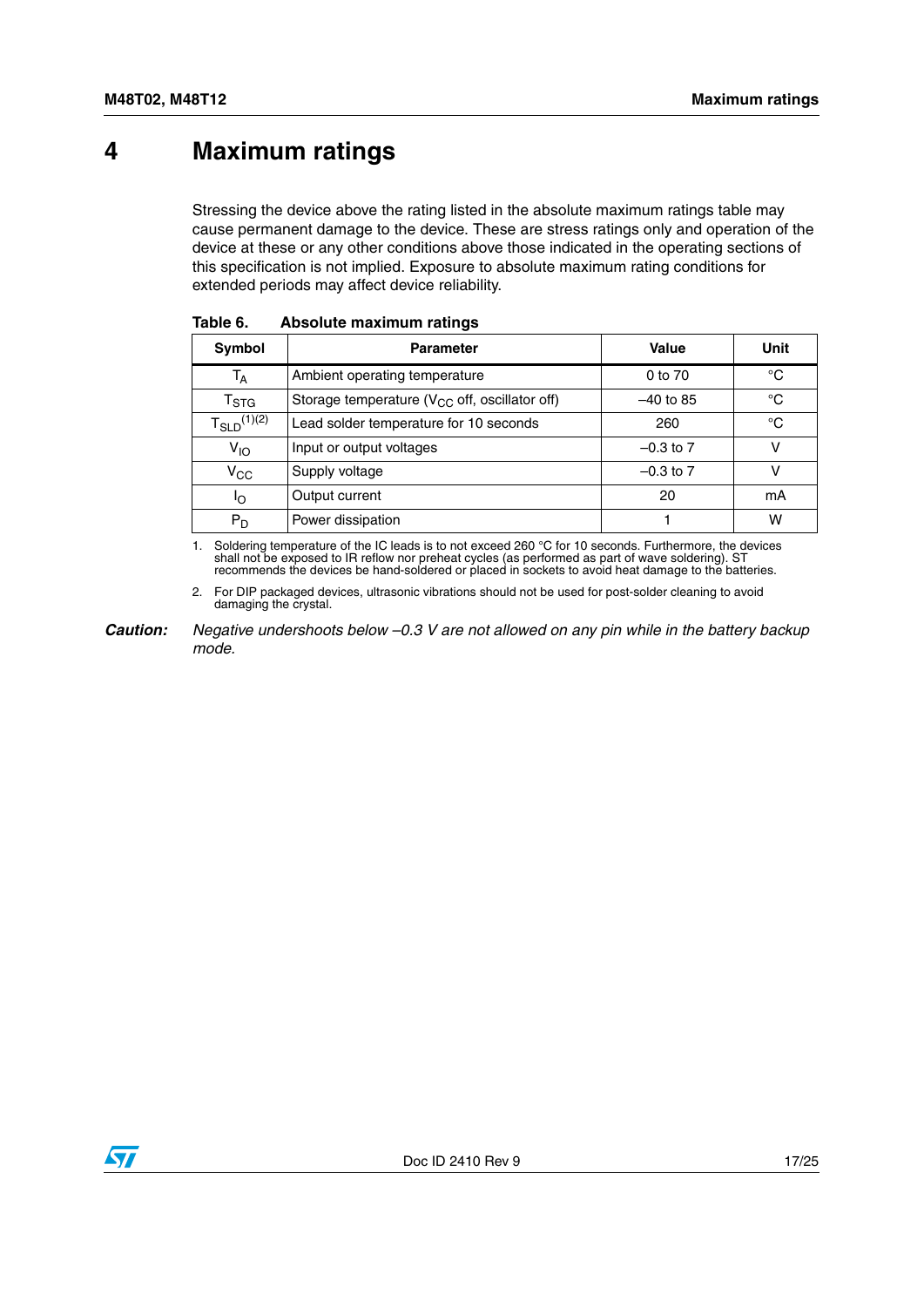# <span id="page-17-0"></span>**5 DC and AC parameters**

This section summarizes the operating and measurement conditions, as well as the DC and AC characteristics of the device. The parameters in the following DC and AC characteristic tables are derived from tests performed under the measurement conditions listed in the relevant tables. Designers should check that the operating conditions in their projects match the measurement conditions when using the quoted parameters.

| .<br><u> Thermin and the model chief contraction</u> |             |            |      |  |
|------------------------------------------------------|-------------|------------|------|--|
| <b>Parameter</b>                                     | M48T02      | M48T12     | Unit |  |
| Supply voltage $(V_{CC})$                            | 4.75 to 5.5 | 4.5 to 5.5 |      |  |
| Ambient operating temperature $(T_A)$                | 0 to 70     | 0 to 70    | °C   |  |
| Load capacitance $(C_1)$                             | 100         | 100        | pF   |  |
| Input rise and fall times                            | $\leq 5$    | $\leq 5$   | ns   |  |
| Input pulse voltages                                 | $0$ to $3$  | $0$ to $3$ | v    |  |
| Input and output timing ref. voltages                | 1.5         | 1.5        |      |  |

<span id="page-17-1"></span>

|  | Table 7. | <b>Operating and AC measurement conditions</b> |
|--|----------|------------------------------------------------|
|--|----------|------------------------------------------------|

*Note: Output Hi-Z is defined as the point where data is no longer driven.*

#### <span id="page-17-3"></span>**Figure 11. AC testing load circuit**



#### <span id="page-17-2"></span>**Table 8. Capacitance**

| Symbol                     | Parameter $(1)(2)$         | Min                      | Max | Unit |
|----------------------------|----------------------------|--------------------------|-----|------|
| $\mathsf{C}_{\mathsf{IN}}$ | Input capacitance          | ٠                        | 10  | рF   |
| $C_{10}^{(3)}$             | Input / output capacitance | $\overline{\phantom{0}}$ | 10  | рF   |

1. Effective capacitance measured with power supply at 5 V. Sampled only, not 100% tested.

- 2. At  $25 °C$ ,  $f = 1$  MHz.
- 3. Outputs deselected.

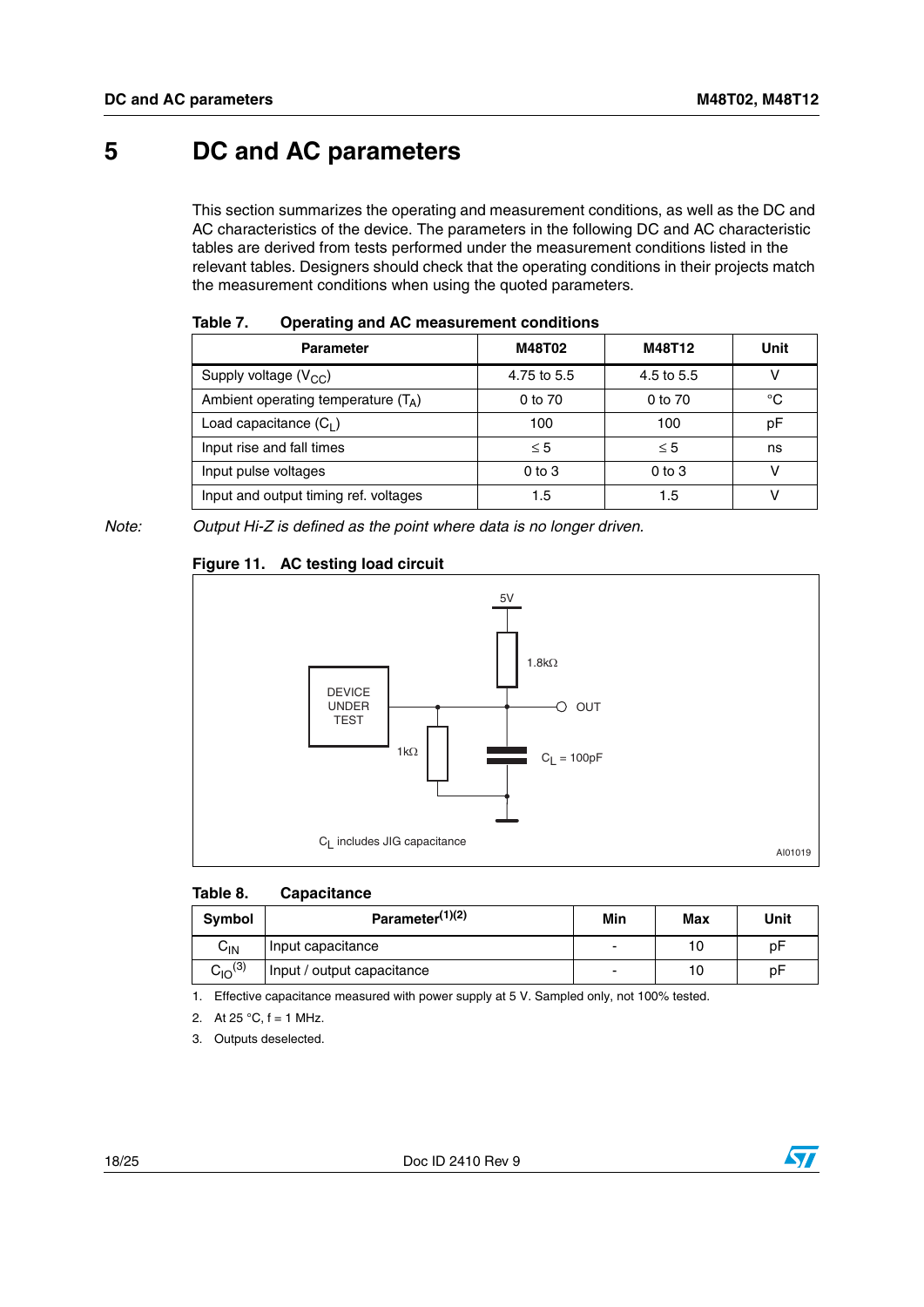| Symbol                   | <b>Parameter</b>              | Test condition <sup>(1)</sup>               | <b>Min</b> | Max                | <b>Unit</b> |
|--------------------------|-------------------------------|---------------------------------------------|------------|--------------------|-------------|
| Iц                       | Input leakage current         | $OV \leq V_{IN} \leq V_{CC}$                |            | ±1                 | μA          |
| $I_{LO}$ <sup>(2)</sup>  | Output leakage current        | $0V \leq V_{\text{OUT}} \leq V_{\text{CC}}$ |            | ±1                 | μA          |
| $I_{\rm CC}$             | Supply current                | Outputs open                                |            | 80                 | mA          |
| $I_{\text{CC1}}^{(3)}$   | Supply current (standby) TTL  | $\overline{E} = V_{\text{IH}}$              |            | 3                  | mA          |
| $I_{CC2}$ <sup>(3)</sup> | Supply current (standby) CMOS | $\overline{E} = V_{CC} - 0.2 V$             |            | 3                  | mA          |
| $V_{IL}$                 | Input low voltage             |                                             | $-0.3$     | 0.8                | $\vee$      |
| $V_{\text{IH}}$          | Input high voltage            |                                             | 2.2        | $V_{\rm CC}$ + 0.3 | $\vee$      |
| $V_{OL}$                 | Output low voltage            | $I_{OL} = 2.1$ mA                           |            | 0.4                | $\vee$      |
| $V_{OH}$                 | Output high voltage           | $I_{OH} = -1$ mA                            | 2.4        |                    | v           |

#### <span id="page-18-0"></span>**Table 9. DC characteristics**

1. Valid for ambient operating temperature:  $T_A = 0$  to 70 °C;  $V_{CC} = 4.75$  to 5.5 V or 4.5 to 5.5 V (except where noted).

2. Outputs deselected.

3. Measured with control bits set as follows:  $R = '1'$ ; W, ST, FT = '0.'

<span id="page-18-1"></span>



*Note: Inputs may or may not be recognized at this time. Caution should be taken to keep E high as V<sub>CC</sub> rises past V<sub>PFD</sub> (min). Some systems may perform inadvertent WRITE cycles after V<sub>CC</sub>* rises above V<sub>PFD</sub> (min) but before normal system operations begin. Even though a power on *reset is being applied to the processor, a reset condition may not occur until after the system clock is running.*

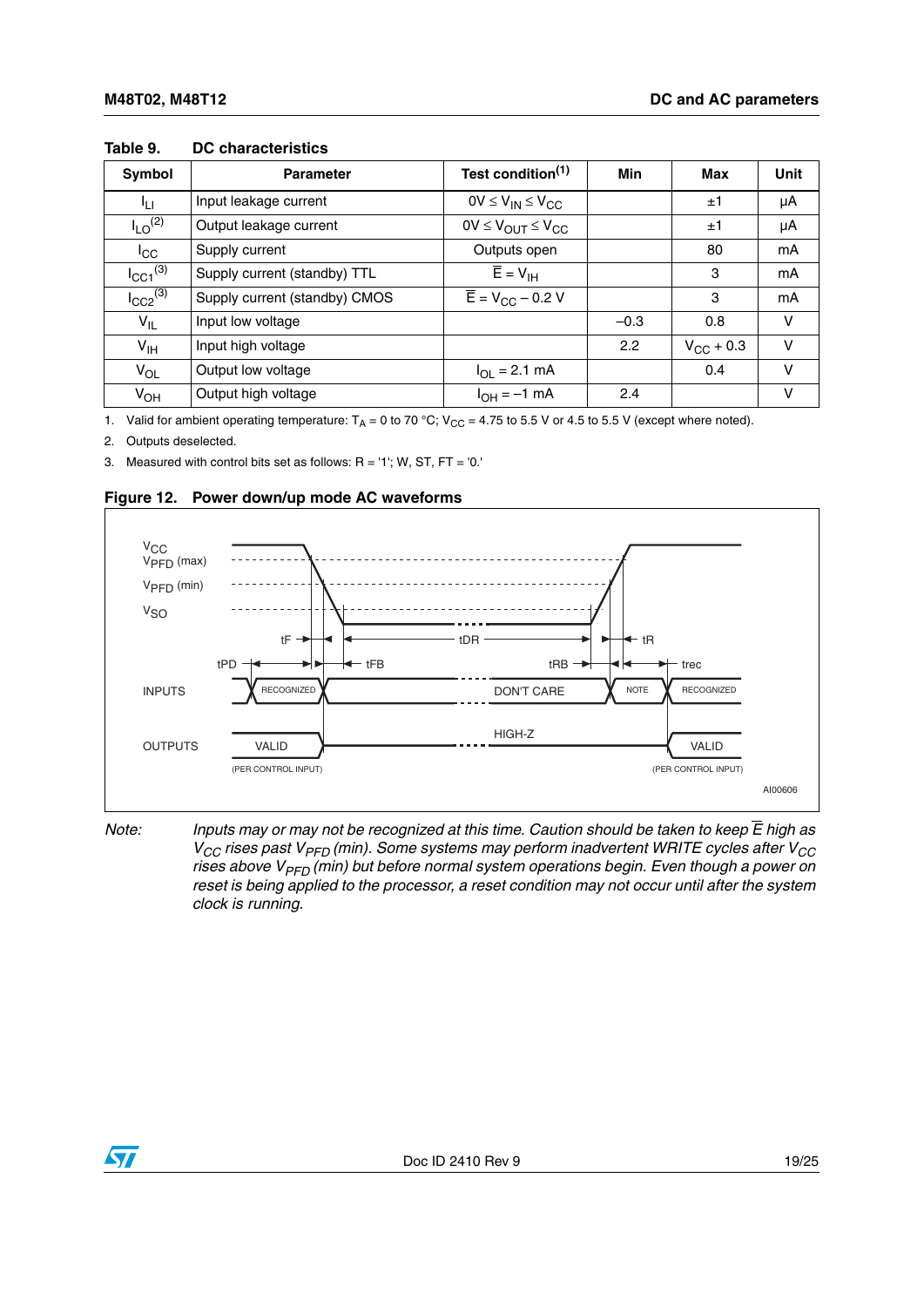| Symbol                        | Parameter <sup>(1)</sup>                                                   | Min | Max | Unit |
|-------------------------------|----------------------------------------------------------------------------|-----|-----|------|
| t <sub>PD</sub>               | $\overline{E}$ or $\overline{W}$ at $V_{\text{IH}}$ before power down      |     |     | μs   |
| $t_F^{(2)}$                   | $V_{\text{PFD}}$ (max) to $V_{\text{PFD}}$ (min) $V_{\text{CC}}$ fall time | 300 |     | μs   |
| $t_{FB}$ (3)                  | $V_{\text{PFD}}$ (min) to $V_{SS}$ $V_{CC}$ fall time                      | 10  |     | μs   |
| $t_{\mathsf{R}}$              | $V_{\text{PFD}}$ (min) to $V_{\text{PFD}}$ (max) $V_{\text{CC}}$ rise time | 0   |     | μs   |
| $t_{\mathsf{RB}}$             | $V_{SS}$ to $V_{PFD}$ (min) $V_{CC}$ rise time                             |     |     | μs   |
| $\mathfrak{t}_{\mathsf{rec}}$ | $\overline{E}$ or $\overline{W}$ at V <sub>IH</sub> before power-up        | 2   |     | ms   |

<span id="page-19-0"></span>**Table 10. Power down/up AC characteristics**

1. Valid for ambient operating temperature:  $T_A = 0$  to 70 °C; V<sub>CC</sub> = 4.75 to 5.5 V or 4.5 to 5.5 V (except where noted).

2. V<sub>PFD</sub> (max) to V<sub>PFD</sub> (min) fall time of less than t<sub>F</sub> may result in deselection/write protection not occurring<br>until 200 μs after V<sub>CC</sub> passes V<sub>PFD</sub> (min).

3.  $V_{\text{PFD}}$  (min) to  $V_{SS}$  fall time of less than t<sub>FB</sub> may cause corruption of RAM data.

| <b>Symbol</b>                      | Parameter <sup>(1)(2)</sup>       |        | Min | Typ | Max  | Unit  |
|------------------------------------|-----------------------------------|--------|-----|-----|------|-------|
|                                    | Power-fail deselect voltage       | M48T02 | 4.5 | 4.6 | 4.75 |       |
| V <sub>PFD</sub>                   | M48T12                            |        | 4.2 | 4.3 | 4.5  |       |
| $V_{SO}$                           | Battery backup switchover voltage |        |     | 3.0 |      |       |
| $\mathfrak{t}_{\textsf{DR}}^{(3)}$ | Expected data retention time      |        | 10  |     |      | YEARS |

<span id="page-19-1"></span>**Table 11. Power down/up trip points DC characteristics**

1. All voltages referenced to  $V_{SS}$ .

2. Valid for ambient operating temperature:  $T_A = 0$  to 70 °C; V<sub>CC</sub> = 4.75 to 5.5 V or 4.5 to 5.5 V (except where noted).

3. At 25 °C;  $V_{CC} = 0$  V.



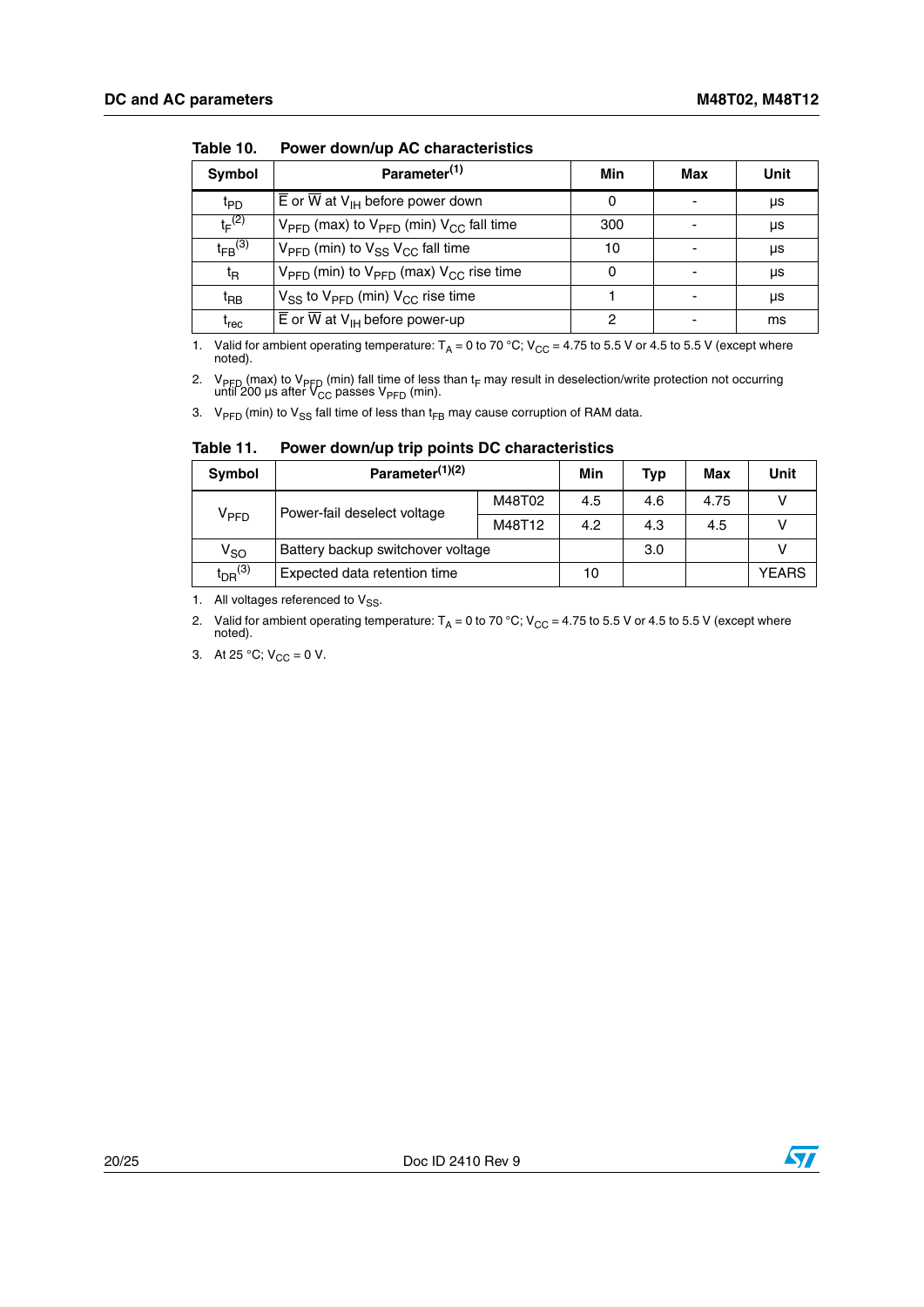# <span id="page-20-0"></span>**6 Package mechanical data**

In order to meet environmental requirements, ST offers these devices in different grades of ECOPACK® packages, depending on their level of environmental compliance. ECOPACK® specifications, grade definitions and product status are available at: *[www.st.com](http://www.st.com)*. ECOPACK® is an ST trademark.

<span id="page-20-2"></span>



*Note: Drawing is not to scale.*

<span id="page-20-1"></span>

|  | Table 12. PCDIP24 – 24-pin plastic DIP, battery CAPHAT™, package mech. data |  |
|--|-----------------------------------------------------------------------------|--|
|--|-----------------------------------------------------------------------------|--|

|      |            | .     |       |            |       |       |  |
|------|------------|-------|-------|------------|-------|-------|--|
| Symb | mm         |       |       | inches     |       |       |  |
|      | <b>Typ</b> | Min   | Max   | <b>Typ</b> | Min   | Max   |  |
| A    |            | 8.89  | 9.65  |            | 0.350 | 0.380 |  |
| A1   |            | 0.38  | 0.76  |            | 0.015 | 0.030 |  |
| A2   |            | 8.38  | 8.89  |            | 0.330 | 0.350 |  |
| B    |            | 0.38  | 0.53  |            | 0.015 | 0.021 |  |
| B1   |            | 1.14  | 1.78  |            | 0.045 | 0.070 |  |
| C    |            | 0.20  | 0.31  |            | 0.008 | 0.012 |  |
| D    |            | 34.29 | 34.80 |            | 1.350 | 1.370 |  |
| E    |            | 17.83 | 18.34 |            | 0.702 | 0.722 |  |
| e1   |            | 2.29  | 2.79  |            | 0.090 | 0.110 |  |
| e3   | 27.94      |       |       | 1.1        |       |       |  |
| eA   |            | 15.24 | 16.00 |            | 0.600 | 0.630 |  |
| L    |            | 3.05  | 3.81  |            | 0.120 | 0.150 |  |
| N    |            | 24    |       |            | 24    |       |  |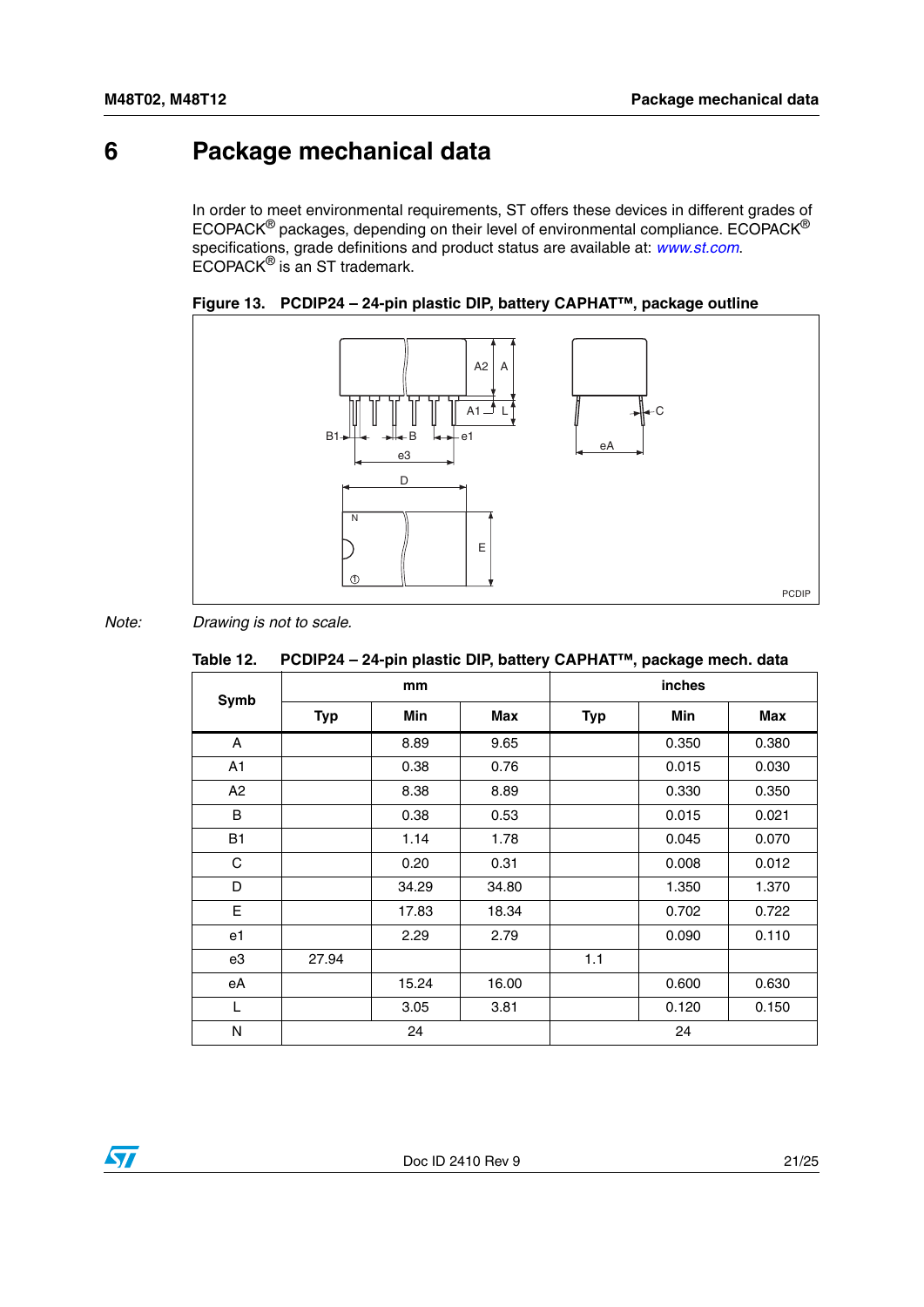# <span id="page-21-0"></span>**7 Part numbering**

<span id="page-21-1"></span>

1. Not recommended for new design. Contact ST sales office for availability.

For other options, or for more information on any aspect of this device, please contact the ST sales office nearest you.

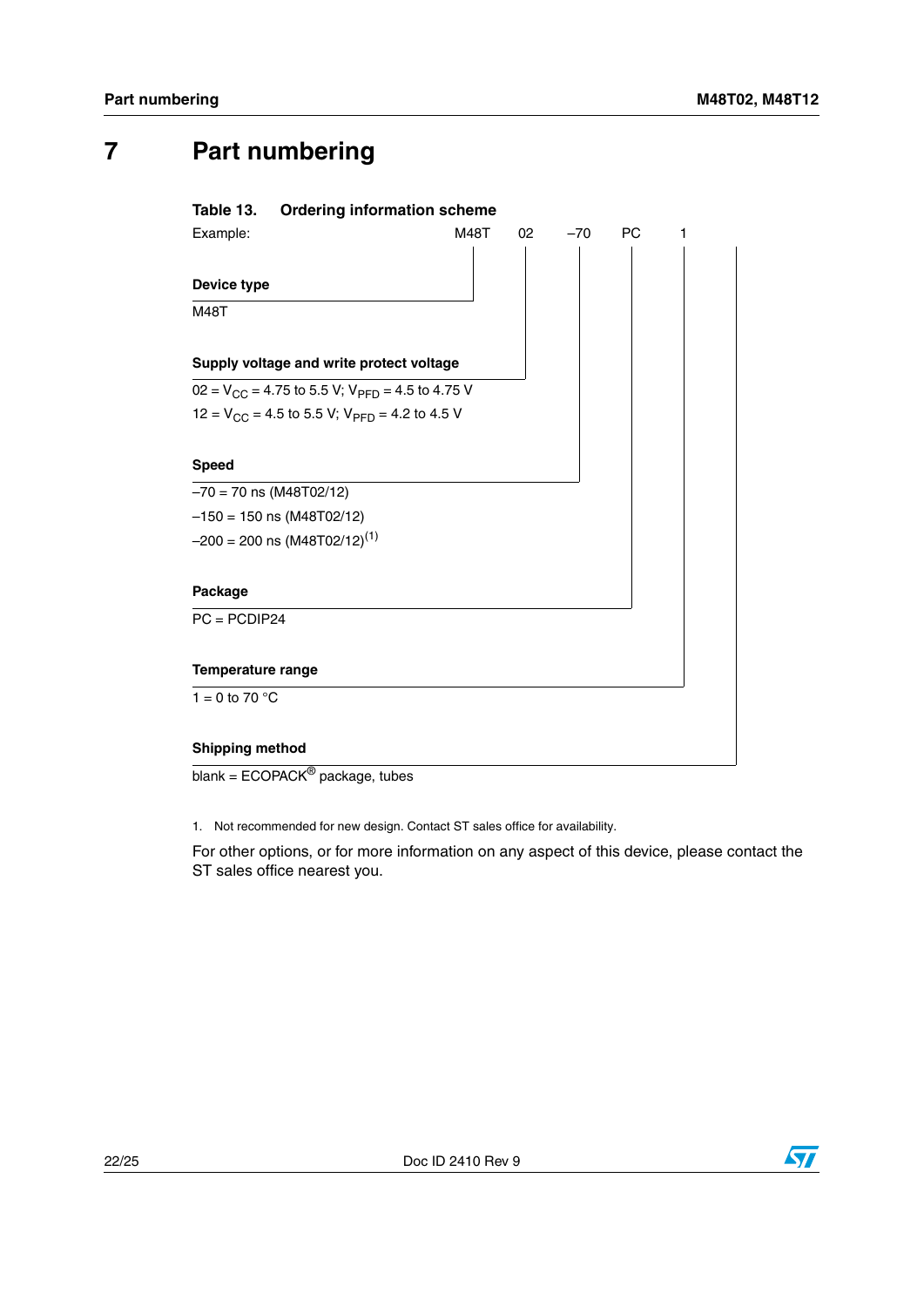# <span id="page-22-0"></span>**8 Environmental information**

#### <span id="page-22-1"></span>**Figure 14. Recycling symbols**



This product contains a non-rechargeable lithium (lithium carbon monofluoride chemistry) button cell battery fully encapsulated in the final product.

Recycle or dispose of batteries in accordance with the battery manufacturer's instructions and local/national disposal and recycling regulations.

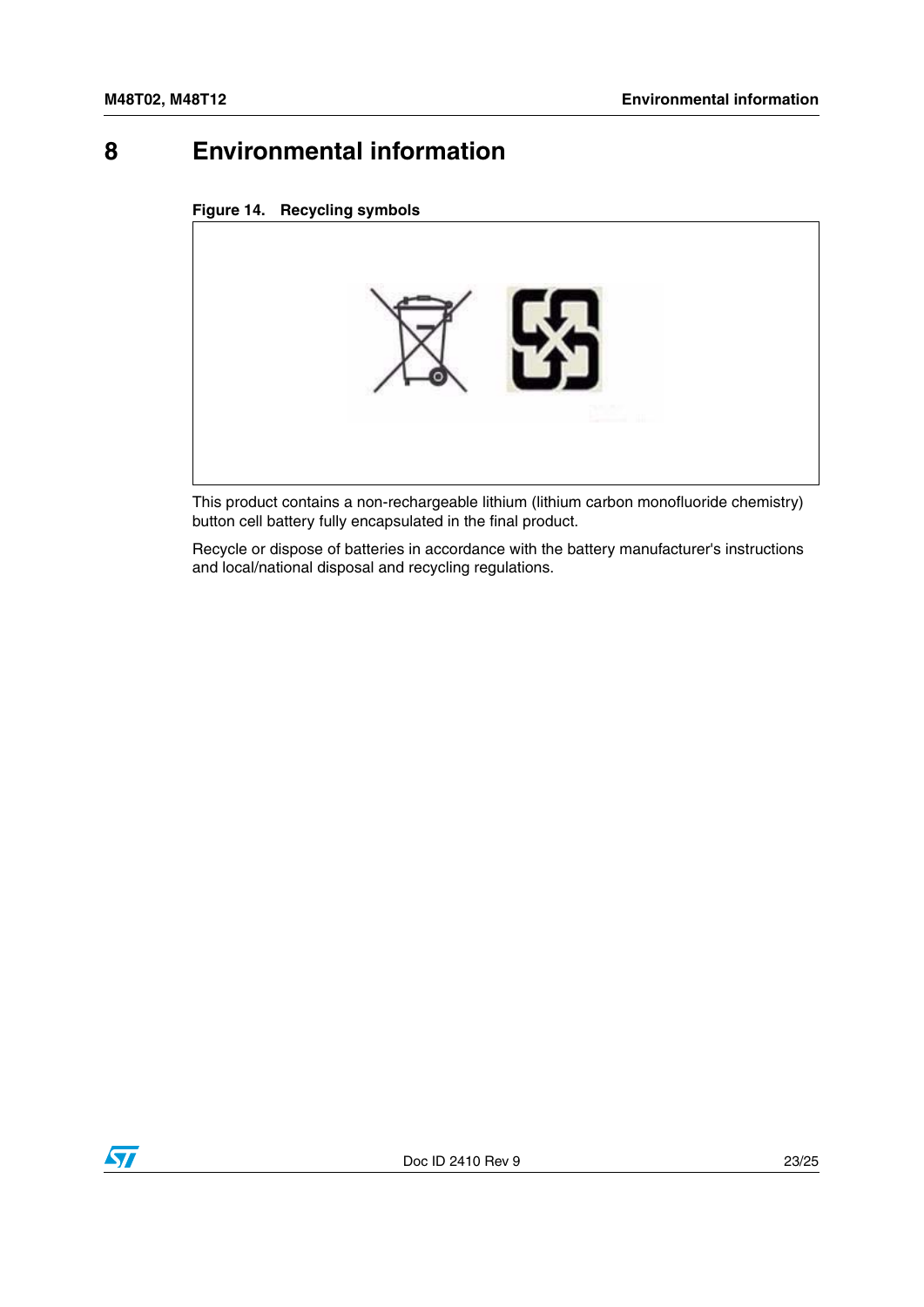# <span id="page-23-0"></span>**9 Revision history**

<span id="page-23-1"></span>

| Table 14. | <b>Document revision history</b> |  |
|-----------|----------------------------------|--|
|           |                                  |  |

| Date        | <b>Revision</b> | <b>Changes</b>                                                                                                                       |
|-------------|-----------------|--------------------------------------------------------------------------------------------------------------------------------------|
| Jul-2000    | 1.0             | First issue                                                                                                                          |
| 13-Jul-2000 | 1.1             | t <sub>rec</sub> change ( <i>Table 10</i> )                                                                                          |
| 07-May-2001 | 2.0             | Reformatted; temp. / voltage info. added to tables (Table 8, 9, 3, 4, 10, 11)                                                        |
| 14-May-2001 | 2.1             | Note added to clock calibration section; table footnote correction (Table 2)                                                         |
| 16-Jul-2001 | 2.2             | Basic formatting / content changes (cover page, Table 8, 9)                                                                          |
| 20-May-2002 | 2.3             | Add countries to disclaimer                                                                                                          |
| 26-Jun-2002 | 2.4             | Add footnote to table (Table 11)                                                                                                     |
| 28-Mar-2003 | 3.0             | v2.2 template applied; test conditions updated (Table 10)                                                                            |
| 31-Mar-2004 | 4.0             | Reformatted; lead-free (Pb-free) package information update (Table 6,<br>13)                                                         |
| 12-Dec-2005 | 5.0             | Updated template, lead-free text, removed footnote (Table 9, 13)                                                                     |
| 21-Sep-2007 | 6               | Added lead-free second level interconnect information to cover page and<br>Section 6: Package mechanical data.                       |
| 13-Jan-2009 | $\overline{7}$  | Added Section 8: Environmental information; updated text in Section 6:<br><i>Package mechanical data</i> ; minor formatting changes. |
| 02-Aug-2010 | 8               | Reformatted document; updated <i>Section 4, Table 12, 13</i> .                                                                       |
| 07-Jun-2011 | 9               | Updated footnote 1 of Table 6: Absolute maximum ratings; updated<br>Section 8: Environmental information.                            |